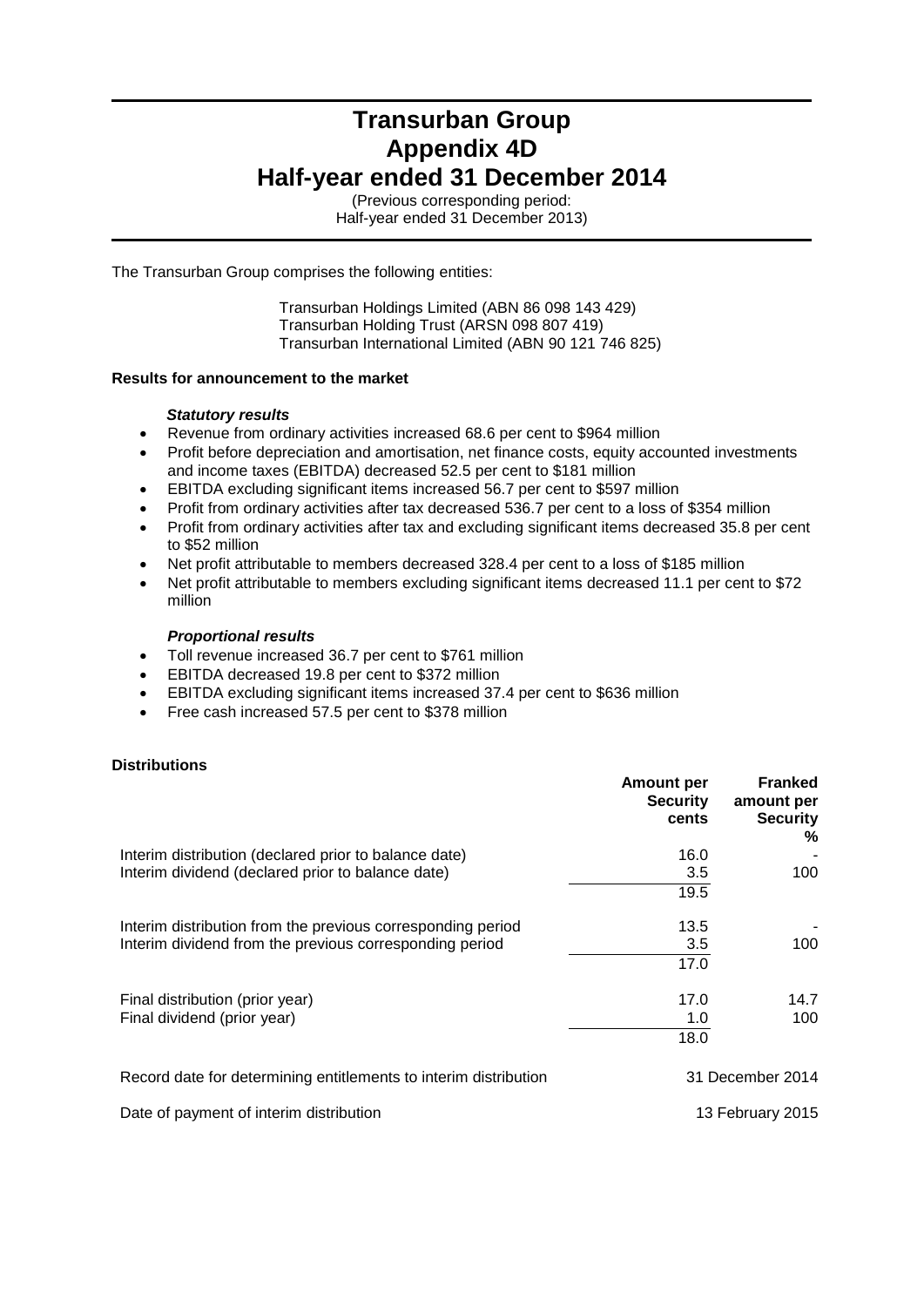## **Distribution Reinvestment Plan (DRP)**

Under the DRP, security holders may receive additional stapled securities in substitution for some or all cash distributions in respect of their stapled securities. The last date for the receipt of an election notice for participation in the DRP was 2 January 2015. No discount has been applied when determining the price at which stapled securities will be issued under the DRP for the current period distribution.

## **Explanation of results**

For further explanation of the results please refer to the accompanying ASX Release and "Review of Operations" within the Directors' Report of the half-year report.

This document includes presentation of results on a statutory as well as non-statutory basis. The nonstatutory basis includes Proportional EBITDA and free cash.

## *Proportional results*

Proportional EBITDA excluding significant items is one of the primary measures that the Board uses to assess the operating performance of the Group, with an aim to maintain a focus on operating results and associated cash generation. It reflects the contribution from individual assets to Transurban's operating performance and permits a meaningful analysis of the performance of the Group's assets.

Significant items are those items where their nature and amount is considered material to the financial statements and not in the ordinary course of business. These items have been disclosed in Note 3 to the Interim Financial Report.

Proportional EBITDA is the aggregation of EBITDA from each asset multiplied by Transurban's percentage ownership as well as the contribution from central Group functions.

Proportional EBITDA is reconciled to the statutory income statement on page 19 of the financial statements.

## *Free cash*

Free cash is the primary measure used to assess the cash performance of the Group. It represents the cash available for distribution to security holders.

Free cash is calculated as statutory cash flow from operating activities from 100 per cent owned subsidiaries plus dividends received from less than 100 per cent owned subsidiaries and equity accounted investments less the estimated annualised maintenance capital expenditure for 100 per cent owned subsidiaries for their remaining concession life.

## **Net tangible asset backing**

|                                                  | 31 December | 30 June |
|--------------------------------------------------|-------------|---------|
|                                                  | 2014        | 2014    |
|                                                  |             |         |
| Net tangible asset backing per stapled security* | 3.23        | 3.00    |

(\*) - Net tangible assets used as the basis for this calculation include the concessions and permits relating to the operational assets of the Group. Assets of this type are characterised as intangibles under Australian Accounting Standards.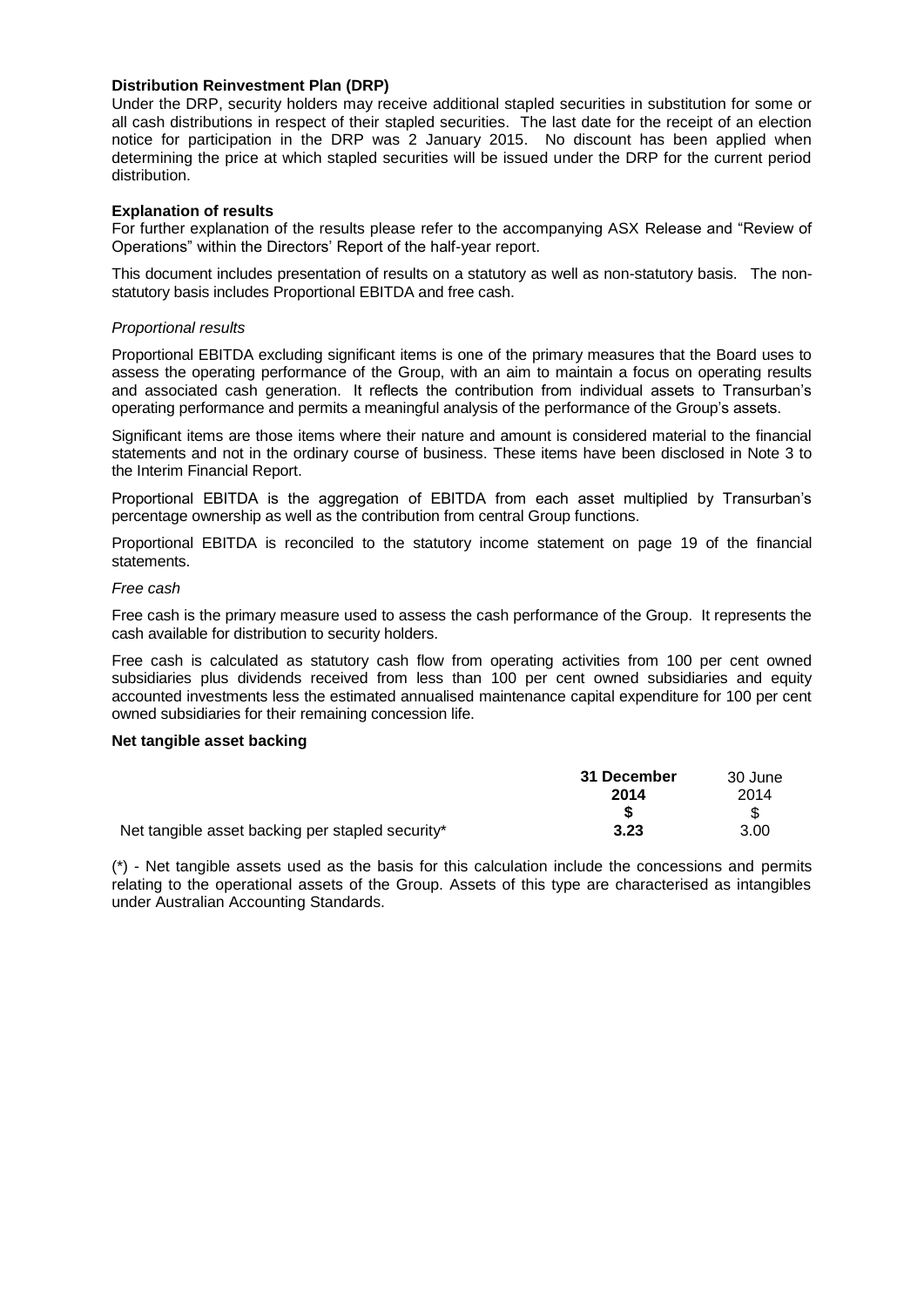## **Entities over which control has been gained or lost**

*Acquisition of Queensland Motorways*

The Group gained control over the following entities (the Queensland Motorways Group) on 2 July 2014:

- QM Assets Pty Ltd
- Queensland Motorways Holdings Pty Ltd
- Project T Partner Hold Co 2 Pty Ltd
- Project T Partner Co 2 Pty Ltd
- Project T Partner Hold Co 1 Pty Ltd
- QML Hold Co Pty Ltd
- Queensland Motorways Services Pty Ltd
- GBB Holding Co Pty Ltd
- LW Holding Co Pty Ltd
- QMH Finance Pty Ltd
- Project T Partner Co 1 Pty Ltd
- Queensland Motorways Pty Ltd
- GBB Operations Pty Ltd
- LW Operations Pty Ltd
- Project T Partnership
- Gateway Motorway Pty Ltd
- Logan Motorways Pty Ltd
- Queensland Motorways Management Pty Ltd
- Port Motorway Pty Ltd
- Project T Finance Co Pty Ltd
- Bridge Security Pty Ltd

From the date of acquisition to 31 December 2014, revenue of \$214 million and a loss after taxation of \$446 million was included in the Consolidated Income Statement with regard to Queensland Motorways. The loss after tax includes significant items relating to stamp duty, transaction fees and integration costs totalling \$399 million after tax.

## *M7/NorthConnex restructure*

On 31 October 2014, Transurban and its fellow investors in Westlink M7 restructured the M7 investment. A new stapled group has been inserted below the consortium partners so that the investments in M7 and NorthConnex are undertaken through one economic group. Transurban now holds a 50 per cent direct equity interest in the combined M7/NorthConnex group, whereas previously it held an equity interest, and a separate debt investment, in the M7 group. As a result of this restructure the Group gained control over the following entities:

- Transurban NCX M7 Hold Trust
- Transurban NCX M7 Hold Co Pty Ltd
- Transurban NCX M7 Nominees Pty Ltd (Trustee)

The Group relinquished control over the following entities as a result of the restructure on 31 October 2014:

- Transurban CARS Trust
- Transurban WSO Trust
- Transurban AL Trust
- LMI Westlink Partner Holding No.4 Pty Ltd
- LMI Westlink Partner No.4 Pty Ltd
- Abigroup Westlink Partner Holding No.4 Pty Ltd
- Abigroup Westlink Partner No.4 Pty Ltd
- Abigroup Westlink Partner Holding No.2 Pty Ltd
- Abigroup Westlink Partner No.2 Pty Ltd
- LMI Westlink Partner Holding No.2 Pty Ltd
- LMI Westlink Partner No.2 Pty Ltd
- Transurban WSO Pty Ltd
- LMI WSO Holding No.2 Pty Ltd
- Abigroup WSO Holding No.2 Pty Ltd
- LMI WSO Holding No.4 Pty Ltd
- Abigroup WSO Holding No.4 Pty Ltd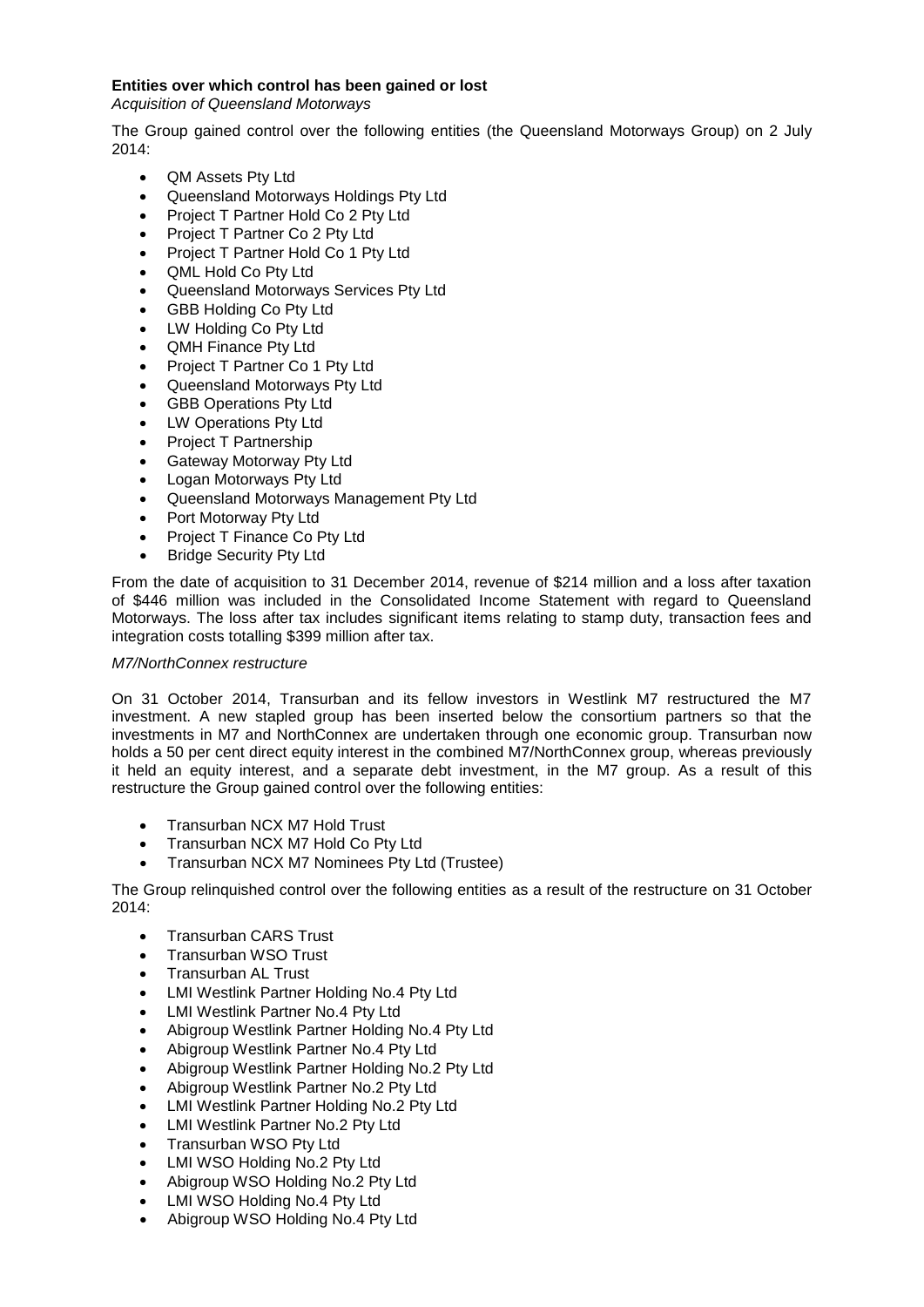#### **Investments in associates and joint venture entities**

The Transurban Group has investments in the following associates and joint venture entities:

| Name of company                                     |           | <b>Ownership Interest</b> | Net profit/(loss) contribution<br>to the Transurban Group |             |
|-----------------------------------------------------|-----------|---------------------------|-----------------------------------------------------------|-------------|
|                                                     | 2014<br>℅ | 2013<br>%                 | 2014<br>\$M                                               | 2013<br>\$Μ |
| WSO Company Pty Limited <sup>(1)</sup>              |           | 50.0                      |                                                           |             |
| Westlink Motorway Limited <sup>(1)</sup>            |           | 50.0                      |                                                           |             |
| WSO Finance Company <sup>(1)</sup>                  |           | 50.0                      |                                                           |             |
| Westlink Motorway Partnership <sup>(1)</sup>        |           | 50.0                      |                                                           |             |
| North Western Roads Group Trust <sup>(1)</sup>      | 50.0      |                           |                                                           |             |
| North Western Roads Group Pty Ltd <sup>(1)</sup>    | 50.0      |                           |                                                           |             |
| NorthConnex State Works Contractor<br>Pty Ltd $(1)$ | 50.0      |                           |                                                           |             |
| Interlink Roads Pty Limited                         | 50.0      | 50.0                      | 9                                                         | 9           |
| Transurban DRIVe Holdings LLC <sup>(2)</sup>        | 75.0      | 75.0                      |                                                           | (24)        |
|                                                     |           |                           | 9                                                         | (15)        |

 $<sup>(1)</sup>$  Upon restructure of the CARS Group of entities, the Westlink and WSO entities have been</sup> transferred to the North Western Roads Group Trust and Company.

 $(2)$  Control was established over Transurban DRIVe LLC as a result of a change in the ownership of a DRIVe subsidiary entity, Capital Beltway Express LLC. There has been no change in the direct ownership of DRIVe during the period. DRIVe was consolidated from 4 June 2014.

## **Other information required by Listing Rule 4.2A**

The remainder of information requiring disclosure to comply with Listing Rule 4.2A is contained in the half-year report (which includes the Directors' Report) and the ASX Release.

#### **Auditor review**

This report has been based on accounts which have been reviewed by the Group's auditors. A copy of the unqualified review report can be found in the half-year report.

 $U222$ 

Amanda Street Company Secretary 12 February 2015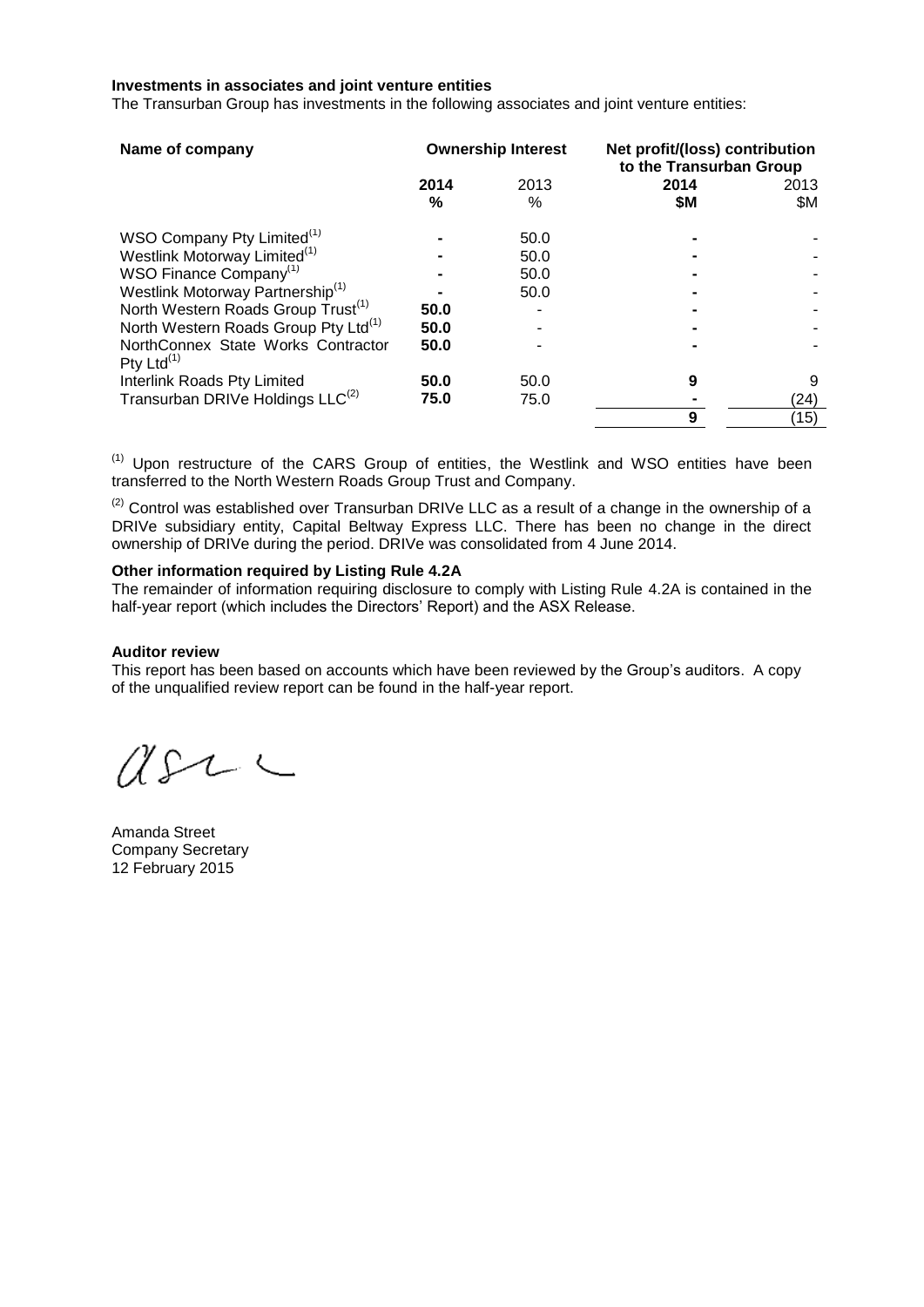# **Transurban Holdings Limited and Controlled Entities**

ABN 86 098 143 429 (including Transurban International Limited and Transurban Holding Trust)

# **Interim report for the half-year ended 31 December 2014**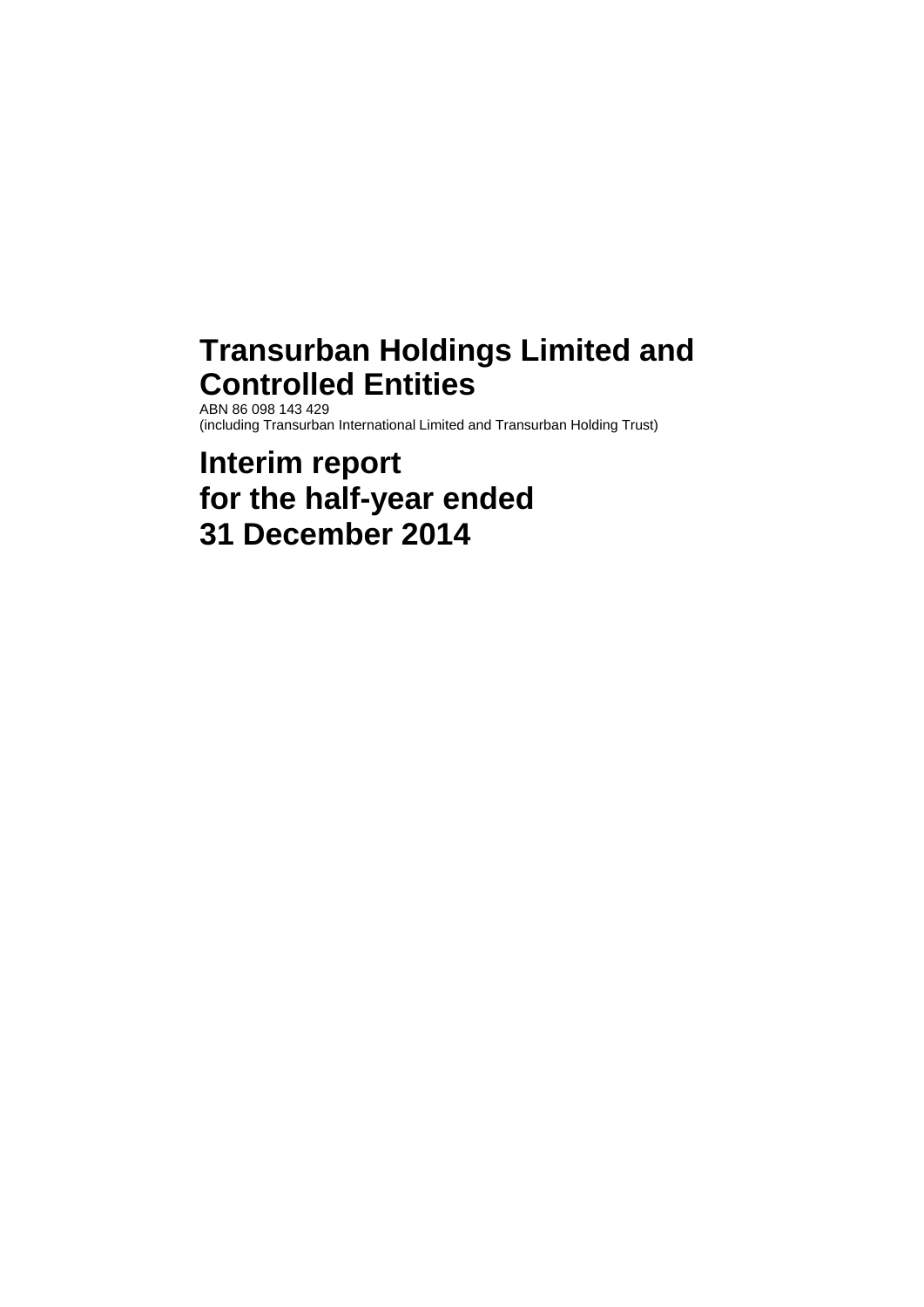## **Transurban Holdings Limited** ABN <sup>86</sup> <sup>098</sup> <sup>143</sup> <sup>429</sup> **Interim report - 31 December 2014**

## **Contents**

|                                                    | Page |
|----------------------------------------------------|------|
| Directors' report                                  |      |
| Auditor's independence declaration                 |      |
| Interim financial statements                       | 8    |
| Directors' declaration                             | 30   |
| Independent auditor's review report to the members | -21  |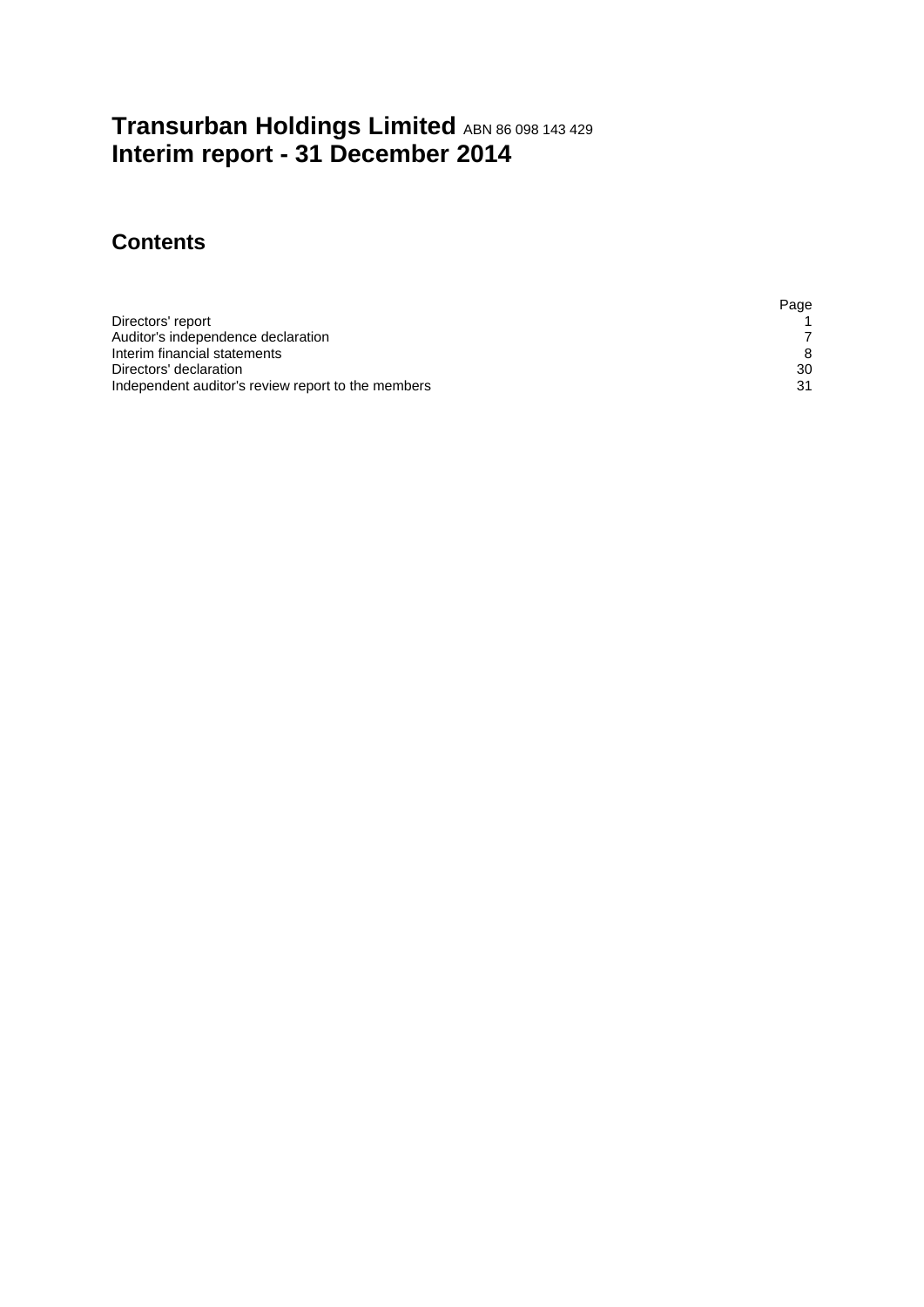## <span id="page-6-0"></span>**Directors' report**

The directors of Transurban Holdings Limited (THL), Transurban International Limited (TIL) and Transurban Infrastructure Management Limited (TIML) as Responsible Entity for Transurban Holding Trust (THT), present their report on the Transurban Group for the half-year ended 31 December 2014.

#### **Group Accounts**

The Transurban Group financial statements have been prepared as a consolidation of the financial statements of Transurban Holdings Limited and controlled entities, Transurban International Limited and controlled entities and Transurban Holding Trust and controlled entities, as if all entities operate together in accordance with AASB 10 *Consolidated Financial Statements.* THL has been identified as the parent of the consolidated group.

This presentation is consistent with the fact that the securities issued by THL, TIL and THT are stapled together and comprise one share in THL, one share in TIL and one unit in THT (Stapled Security). None of the components of the Stapled Security can be traded separately.

#### **Directors**

The following persons were directors of THL, TIML and TIL during the whole of the half-year and up to the date of this report:

#### **Non-executive Directors**

Lindsay Maxsted Neil Chatfield Robert Edgar Samantha Mostyn Christine O'Reilly Rodney Slater Ian Smith **Executive Director** Scott Charlton

#### **Result**

The consolidated net results for the period are as follows:

|                                                        | H <sub>1</sub> 2014<br>\$M | H <sub>1</sub> 2013<br>\$M |
|--------------------------------------------------------|----------------------------|----------------------------|
| Statutory net profit (loss)                            | (354)                      | 81                         |
| <b>Significant items</b>                               | 406                        | -                          |
| Statutory net profit excluding significant items       | 52                         | 81                         |
| Statutory profit (loss) attributable to equity holders | (185)                      | 81                         |

#### **Review of operations**

Transurban's net loss for the half-year ended 31 December 2014 was \$354 million. The following significant changes to the Group's operations since the prior corresponding period are reflected in the statutory result:

- The acquisition of Queensland Motorways reached financial close on 2 July 2014 and Queensland Motorways' results were consolidated from that date. Transurban Group recognised stamp duty, transaction costs and financial advisor fees totalling \$416 million (\$406 million net of tax) related to the transaction in the income statement in the half-year to 31 December 2014;
- Transurban gained control of Cross City Tunnel on 30 December 2013 with subsequent acquisition of the underlying concession asset on 26 June 2014;
- Transurban increased ownership in 495 Express Lanes from 67.5 per cent to 94 per cent and in 95 Express Lanes from 67.5 per cent to 77.5 per cent during the half-year ended 30 June 2014 and consequently, control was achieved for Transurban DRIVe, 495 Express Lanes and 95 Express Lanes. These entities are now consolidated into the statutory result; and
- Transurban transferred ownership of Pocahontas 895 to lenders on 14 May 2014 and now has no financial or operational interests in the asset.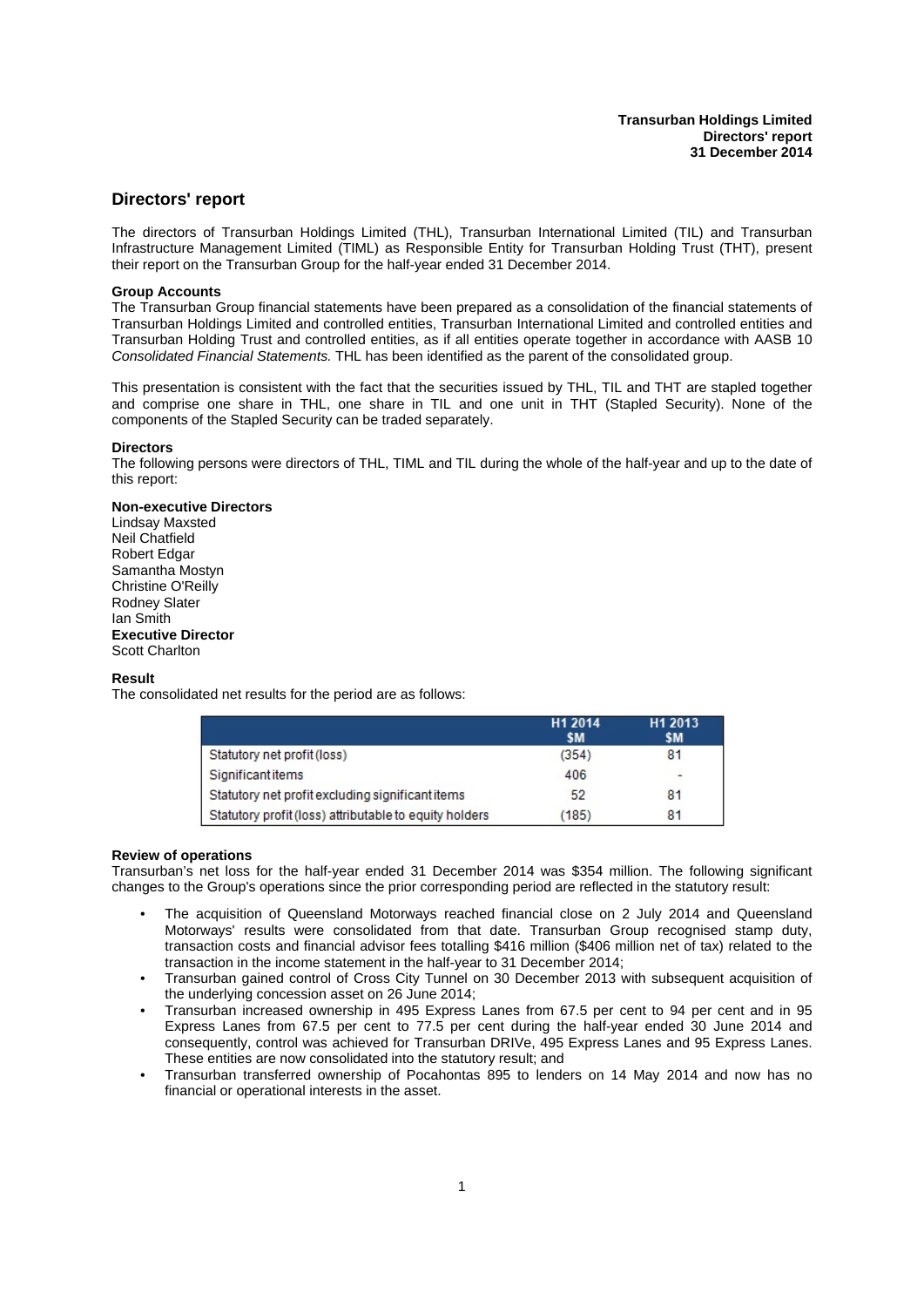#### **Review of operations (continued)**

### *Performance of Transurban's portfolio of assets*

The following table shows traffic and toll revenue performance of all operating assets for the half-year ended 31 December 2014. The performance is shown for 100 per cent of each asset. The review of costs and revenue in the commentary below also refers to 100 per cent of the asset.

| Asset (and ownership %)         | <b>Traffic</b><br>growth<br>(%) | Toll<br>revenue<br>H1 2014<br>\$M | Toll<br>revenue<br>H <sub>1</sub> 2013<br>\$M | Variance<br>\$M | Variance<br>% | % of prop<br>toll<br>revenue |
|---------------------------------|---------------------------------|-----------------------------------|-----------------------------------------------|-----------------|---------------|------------------------------|
| CityLink (100%)                 | 2.4%                            | 289                               | 269                                           | 20              | 7.2%          | 38.0%                        |
| Hills M2 (100%)                 | 12.5%                           | 110                               | 94                                            | 16              | 17.1%         | 14.5%                        |
| Lane Cove Tunnel (100%)         | 6.6%                            | 38                                | 34                                            | 4               | 10.1%         | 5.0%                         |
| Cross City Tunnel (100%)        | (0.4%)                          | 28                                | N/A                                           | N/A             | N/A           | 3.6%                         |
| M1 Eastern Distributor (75.1%)  | 1.4%                            | 56                                | 53                                            | 3               | 6.2%          | 5.5%                         |
| Westlink M7 (50%)               | 6.8%                            | 127                               | 115                                           | 12              | 10.5%         | 8.3%                         |
| M5 Interlink (50%)              | 3.1%                            | 98                                | 94                                            | 4               | 4.4%          | 6.4%                         |
| Gateway Motorway (62.5%)        | 3.3%                            | 95                                | N/A                                           | N/A             | <b>N/A</b>    | 7.8%                         |
| Logan Motorway (62.5%)          | (0.7%)                          | 73                                | N/A                                           | N/A             | <b>N/A</b>    | 6.0%                         |
| Go between bridge (62.5%)       | 1.0%                            | 6                                 | N/A                                           | N/A             | N/A           | 0.5%                         |
| CLEM7 (62.5%)                   | $(1.0\%)$                       | 24                                | N/A                                           | N/A             | N/A           | 1.9%                         |
| 495 Express Lanes (94.0%) (USD) | 15.4%                           | 17                                | 11                                            | 6               | 61.8%         | 2.5%                         |

Pocahontas 895 contributed \$8 million of revenue in the prior period before being returned to lenders.

#### *CityLink (Melbourne)*

Toll revenue on CityLink increased 7.2 per cent for the six months to December 2014 with traffic growth of 2.4 per cent and price increase of 5.0 per cent. CityLink's EBITDA margin was 93.4 per cent.

Direct costs were lower compared to the prior corresponding period, with road operations being brought in-house following Transurban's acquisition of Translink Operations in May 2014. Savings have also continued in customer operations, with greater use of electronic channels and reductions in call centre costs.

On 6 October 2014 Transurban announced that it had signed an agreement with the Victorian Government to deliver the CityLink Tulla Widening project. The project will add additional lanes to the Tullamarine Freewav from Melrose Drive in the north, along CityLink to the Bolte Bridge. Additional lanes will also be added to the West Gate Freeway eastbound between the Bolte Bridge and Power Street.

#### *Hills M2 (Sydney)*

Hills M2 has continued to benefit from widening activities completed in July 2013. Toll revenue grew 17.1 per cent from the prior corresponding period with 12.5 per cent traffic growth. A favourable mix of traffic through the Main Toll Plaza contributed to the uplift. Hills M2's EBITDA margin was 85.2 per cent.

Operating costs on Hills M2 increased as a result of the traffic increase with higher toll processing fees paid to other tag retailers. Operating costs were impacted by an increase in the maintenance provision, required following completion of the upgrade works.

#### *Lane Cove Tunnel/Military Road e-Ramps (Sydney)*

Lane Cove Tunnel traffic continued to show strong growth of 6.6 per cent following the completion of the adjacent Hills M2 Upgrade.

Lane Cove Tunnel EBITDA margin increased to 65.1 per cent from 64.7 per cent in the prior corresponding period.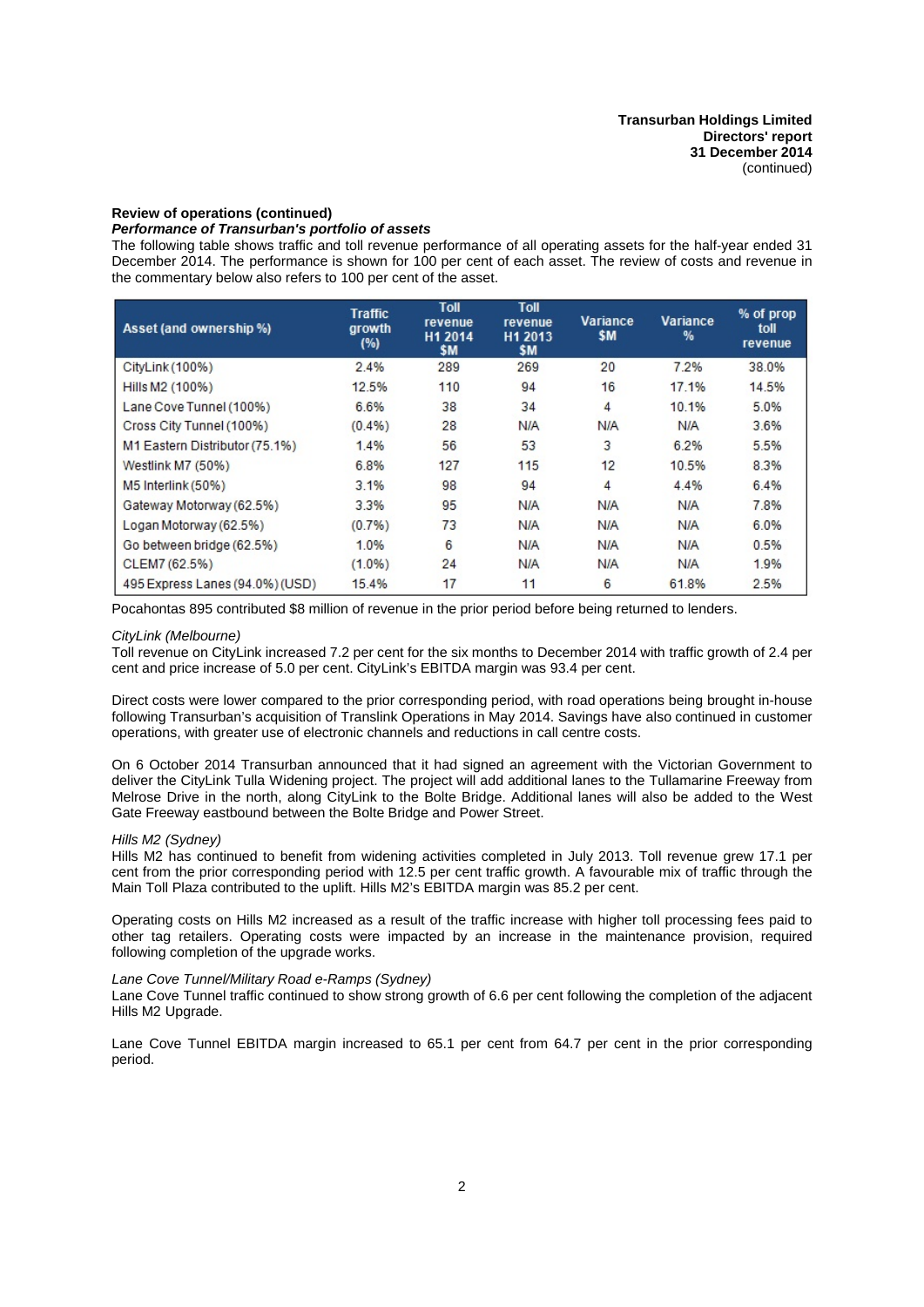## **Review of operations (continued)**

## *Performance of Transurban's portfolio of assets (continued)*

*Cross City Tunnel (Sydney)*

Financial close on the Cross City Tunnel acquisition was achieved on 26 June 2014 however control was obtained in December 2013 when Transurban acquired the secured senior debt of the Cross City Tunnel group. The half-year ended 31 December 2014 is the first reported half-year result under Transurban ownership. Cross City Tunnel was included for the six months ended 30 June 2014.

Traffic decreased 0.4 per cent from the prior corresponding period, with toll revenue of \$28 million. Cross City Tunnel's EBITDA margin was 58.2 per cent.

## *M1 Eastern Distributor (Sydney) – Airport Motorway Group*

Major capital works projects have continued on the M1 Eastern Distributor in the current period. The works had previously resulted in an increase to the maintenance provision expense. In the current period this has reduced as the works are completed, resulting in a decrease in total costs for the Eastern Distributor. EBITDA margin has increased from 64.8 per cent to 70.9 per cent.

The major capital works, including a two year resurfacing program and upgrade of the Operations Management and Control System ("OMCS") are ongoing.

The M1 Eastern Distributor moved to quarterly integer tolling increases in the prior corresponding period which has contributed to a 4.8 per cent toll price increase.

#### *M5 South West Motorway (Sydney) - Interlink Roads Pty Limited*

The M5 West widening project has been completed on time and on budget with traffic returning to 100km/hour across all lanes on 15 December 2014. The project added an additional lane in each direction of the M5 South West Motorway from Camden Valley highway at the western end through to King George's Road in the east.

Toll revenue increased by 4.4 per cent from the prior corresponding period, including traffic growth of 3.1 per cent. The prior period was impacted by construction of the M5 widening project.

The EBITDA margin of the M5 Motorway continues to improve, to 95.1 per cent for the period.

#### *Westlink M7 (Sydney) - Westlink Motorway Group*

Westlink M7 had traffic growth of 6.8 per cent, with the asset benefiting from the completion of the adjacent Hills M2 Upgrade. Traffic growth has contributed to toll revenue increasing 10.5 per cent compared to the prior corresponding period.

Westlink M7 costs have decreased for the period, leading to an increase in EBITDA margin by 4.9 percentage points to 88.1 per cent.

#### *Statewide Roads Group (Sydney)*

Statewide Roads Group (former operator of the M4 Motorway) contributed \$1 million to the overall Transurban Group result in the period, generated from the operation and maintenance of the service centres adjacent to the M4 Motorway.

#### *Queensland*

The results of Queensland Motorways are consolidated into Transurban's Group results this period for the first time, following completion of the Queensland Motorways acquisition on 2 July 2014. Operating activities in the period have been focused on integrating the Queensland Motorways' assets into the Transurban portfolio.

#### *Gateway Motorway (Brisbane)*

Traffic has grown 3.3 per cent from the prior corresponding period. There has been no significant works undertaken on the Gateway Motorway during the period.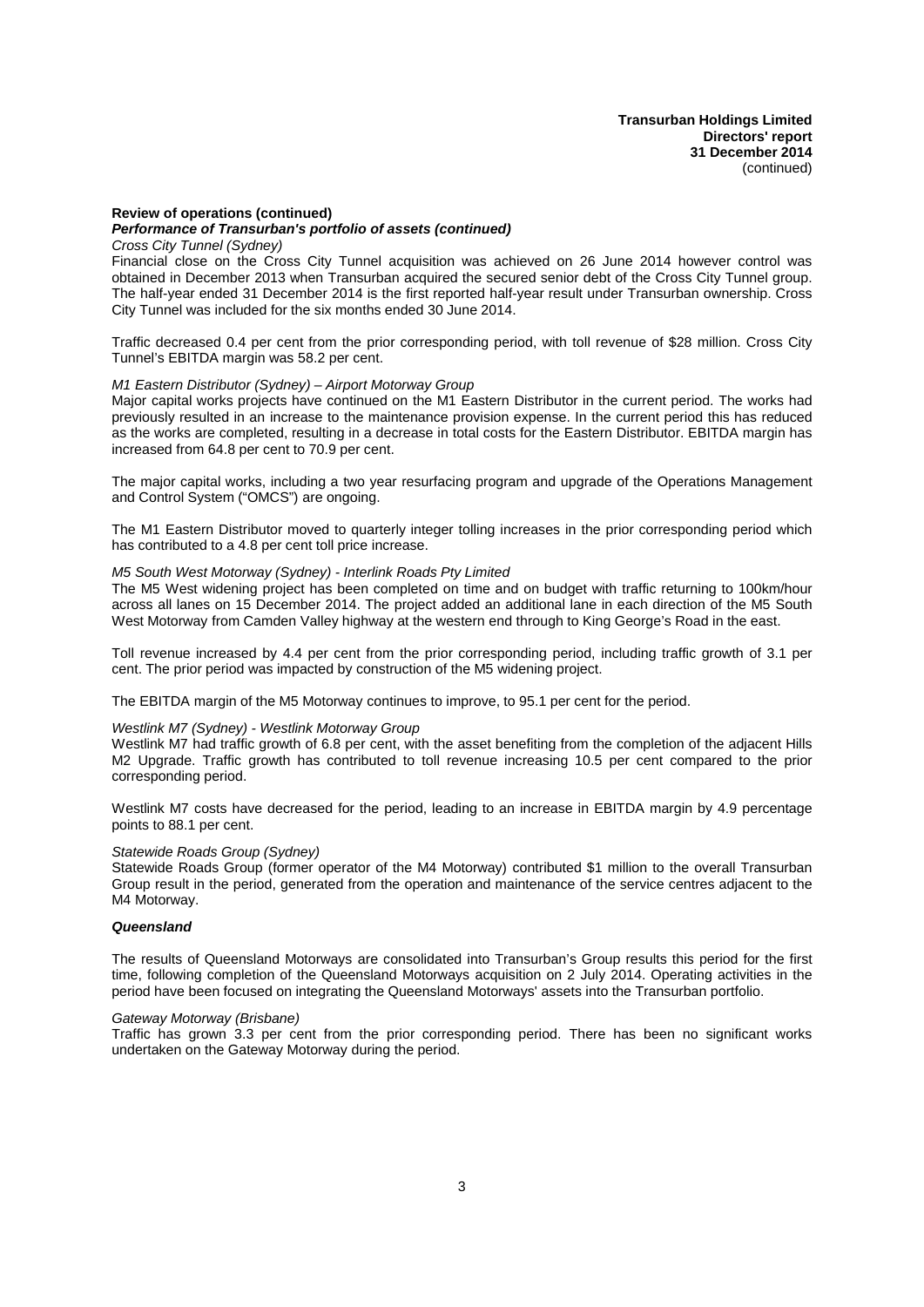## **Review of operations (continued)**

## *Performance of Transurban's portfolio of assets (continued)*

*Logan Motorway (Brisbane)*

Traffic decreased 0.7 per cent from the prior corresponding period. Significant pavement rectification works were completed during the period, leading to traffic disruption. These works are now complete however it is expected that a rehabilitation and resheeting program will continue.

#### *Go Between Bridge (Brisbane)*

Traffic increased 1.0 per cent from the prior corresponding period. Total consolidated EBITDA contribution of Go Between Bridge to the Transurban portfolio for the period was \$5 million. There has been no significant works undertaken on the Go Between Bridge in the period.

#### *Clem7 (Brisbane)*

Traffic on Clem7 decreased 1.0 per cent from the prior corresponding period, with both heavy commercial vehicles and cars volumes reducing.

#### *495 Express Lanes (Virginia USA)*

During the year ended 30 June 2014 a capital structure change was implemented on the 495 Express Lanes which saw the Transurban Group increase its ownership in the asset from 67.5 per cent to a controlling interest of 94.0 per cent.

The 495 Express Lanes' performance has improved from the corresponding period with traffic growing by 15.4 per cent and toll revenue by 63.5 per cent.

The average dynamic toll price for the half-year ended 31 December 2014 was US\$2.98, with a maximum dynamic toll of US\$14.55.

#### *95 Express Lanes (Virginia USA)*

The early completion of the 95 Express Lanes allowed the project to be opened to motorists on 14 December 2014. Tolling commenced on 29 December 2014.

As there were only three days of tolling operations, no financial results have been included for the half-year ended 31 December 2014.

#### *Pocahontas 895 (Virginia, USA)*

Transurban transferred ownership of Pocahontas 895 to lenders on 14 May 2014 and now has no financial or operational interests in the asset.

#### *Business development activities*

*95 Express Lanes (Virginia USA)*

Works were completed on the 95 Express Lanes with the project opening to motorists on 14 December 2014 and tolling commencing 29 December 2014.

The project was completed on time and on budget with more than 3.8 million hours of work undertaken without a lost time injury.

#### *M5 South West Motorway Widening*

Construction work on the M5 widening was completed in the period with all lanes returning to 100km/hour speed limit on 15 December 2014.

#### *Acquisition of Queensland Motorways*

In April 2014, a Transurban-led consortium (62.5 per cent Transurban, 25 per cent AustralianSuper and 12.5 per cent Tawreed, a wholly-owned subsidiary of the Abu Dhabi Investment Authority) reached agreement to acquire Queensland Motorways for \$6,673 million (inclusive of acquired debt), plus stamp duty, transaction costs and debt fees totalling \$447 million. Financial close was achieved on the acquisition on 2 July 2014.

During the half-year ended 31 December 2014 work has commenced to integrate the operations of the Queensland Motorways' assets into the Transurban Group which will operate the network on behalf of the consortium.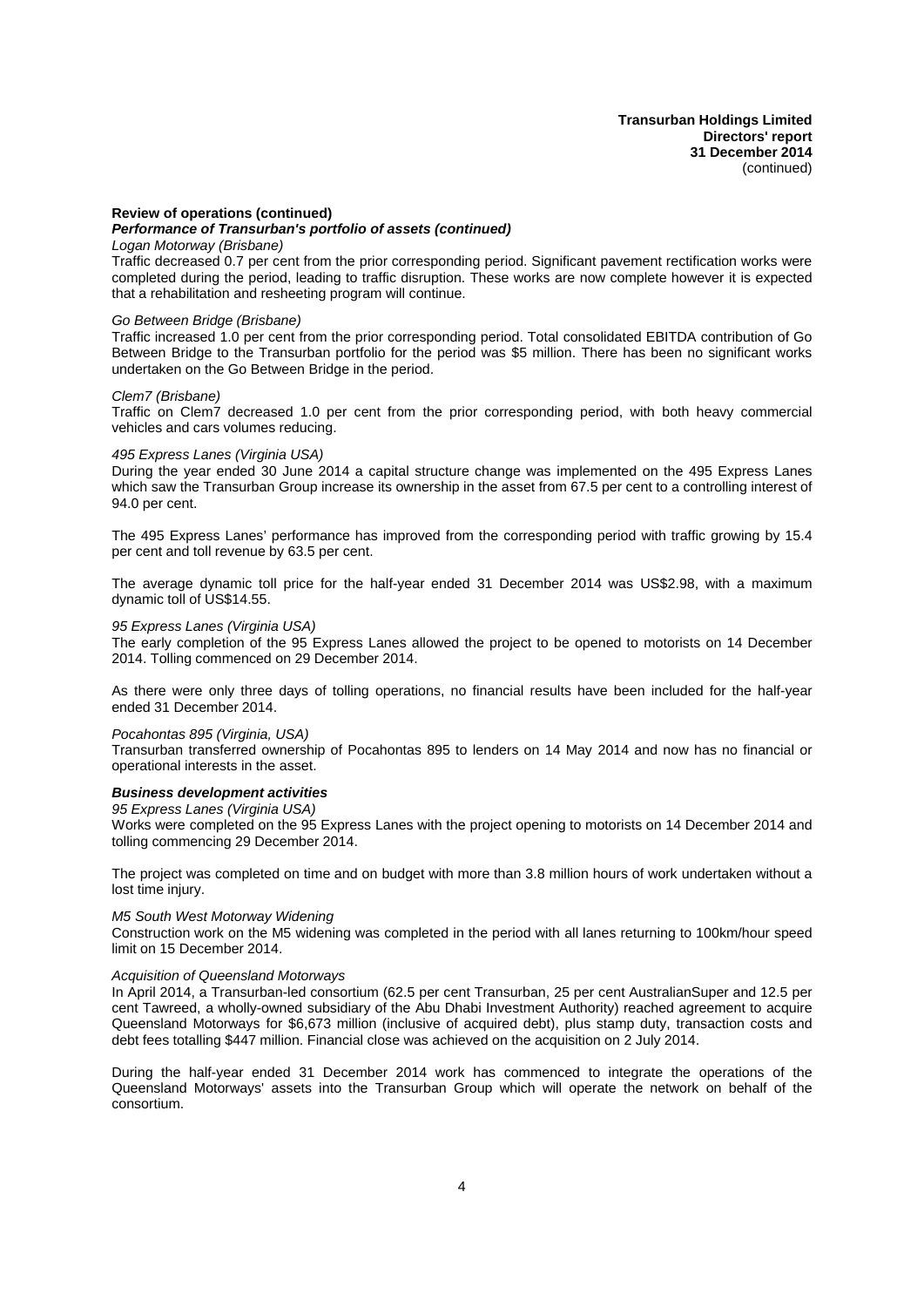**Transurban Holdings Limited Directors' report 31 December 2014** (continued)

#### **Review of operations (continued)** *Business development activities (continued)*

*Citylink - Tullamarine Widening*

On 6 October 2014 Transurban reached contractual close with the Victorian State Government to deliver the CityLink Tulla widening.

The project will add additional lanes to the Tullamarine Freeway from Melrose Drive in the north, along CityLink to the Bolte Bridge. Additional lanes will also be added to the West Gate Freeway eastbound between the Bolte Bridge and Power Street.

Major construction on the CityLink Tulla widening project is expected to start in October 2015 and be finished in early 2018.

Thiess was announced as the preferred design and construction contractor for the sections of the project to be delivered by Transurban.

#### *NorthConnex*

On 31 October 2014, Transurban and its fellow investors in Westlink M7 restructured the M7 investment. A new stapled group has been inserted below the consortium partners so that the investments in M7 and NorthConnex are undertaken through one economic group. Transurban now holds a 50 per cent direct equity interest in the combined M7/NorthConnex group, whereas previously it held an equity interest, and a separate debt investment, in the M7 group.

The NorthConnex project reached financial close on 31 January 2015. Construction will commence in early calendar year 2015 and is expected to be completed by the end of calendar year 2019.

#### *Refinancing activities* **Queensland**

#### *Capital Markets Debt*

On 2 July 2014, \$2,500 million was drawn down from the \$2,900 million non-recourse debt facility for the acquisition of Queensland Motorways which was in place at 30 June 2014. The facility comprises:

- \$1,500 million of term debt with a maturity of 3 to 5 years;
- \$1,000 million in bridge financing with a maturity of 2 years;
- \$375 million in capital expenditure facility with a maturity of 3 years; and
- \$25 million in working capital facility with a maturity of 3 years.

The term debt facility of \$1,500 million is fully hedged at an all-in rate of 4.6 per cent, and the remaining facilities are unhedged and remain at floating rates.

In December 2014, \$450 million of the bridge financing facility was refinanced with the issuance of a \$250 million secured 7-year note with a fixed coupon rate of 4.75 per cent, and a \$200 million secured floating rate 10-year note fully hedged with an all-in rate of 5.3 per cent (after hedging).

#### *Shareholder Loan Notes*

On 2 July 2014 \$281 million in shareholder loan notes were issued to Transurban's consortium partners in the acquisition of Queensland Motorways. These shareholder loan notes have a fixed interest rate of 8.7 per cent and have a maturity period of 34.5 years.

#### **Corporate**

#### *EMTN*

On 16 September 2014, Transurban under its Euro Medium Term Note Programme completed a EUR 600 million (approximately AUD 833 million equivalent) Eurobond issue of secured fixed rate 10-year notes at a coupon rate of 1.875 per cent. The proceeds were swapped into Australian Dollars at an all-in fixed rate of approximately 5.4 per cent, and were used to repay the \$351 million of corporate debt maturing in FY2015 and an additional \$160 million of corporate debt maturing in FY2017, with the balance used to repay drawn working capital facilities.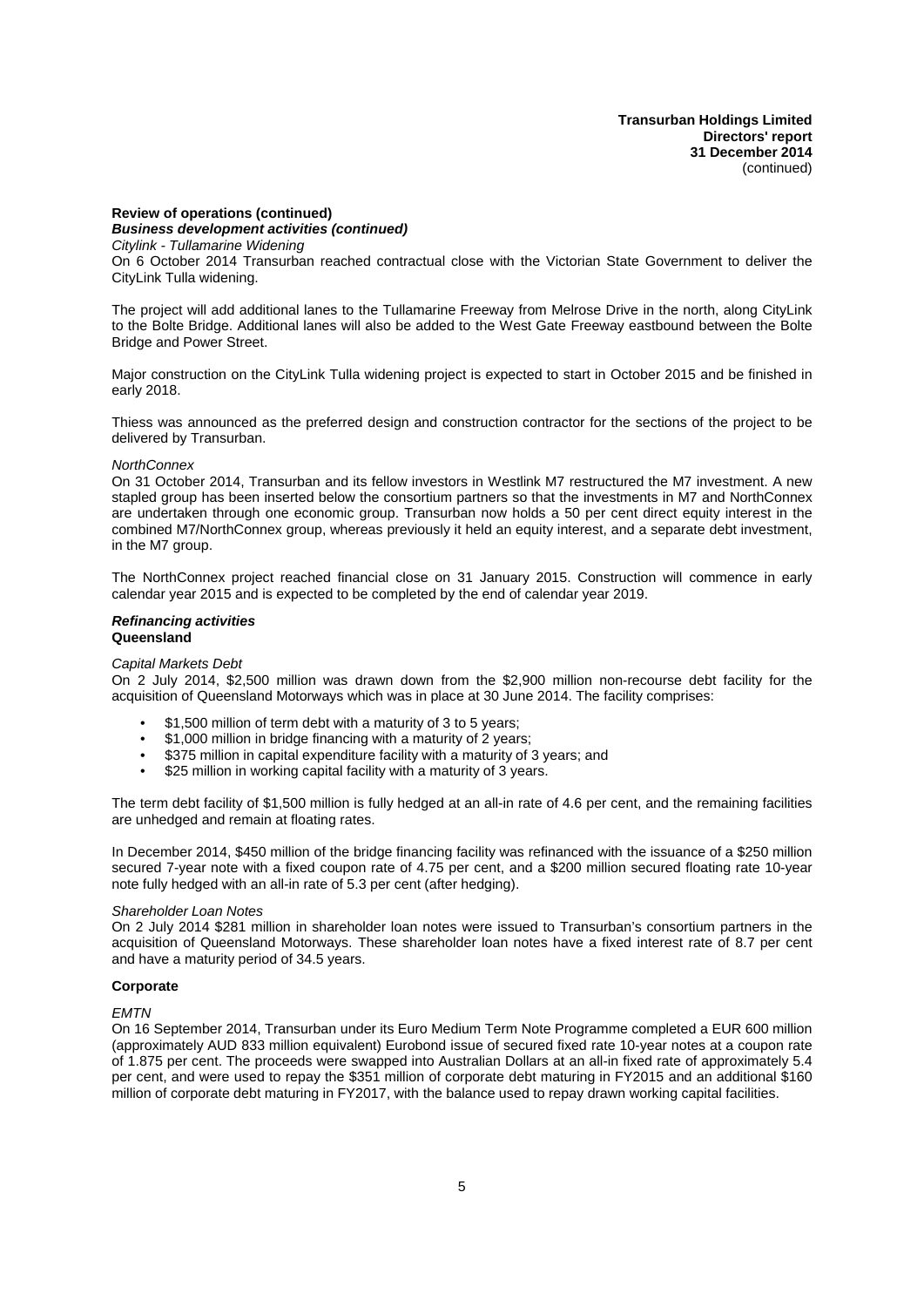**Transurban Holdings Limited Directors' report 31 December 2014** (continued)

## **Review of operations (continued)**

*Other corporate activities Changes to the Senior Executive* On 30 September 2014 Adam Watson was appointed Chief Financial Officer, replacing Samantha Hogg who left Transurban in July 2014.

On 30 September 2014, Michelle Huey was appointed Group General Manager Strategy, replacing Wes Ballantine who had been appointed to the role of Group General Manager, Queensland, in June 2014.

Tim Steinhilber, Group General Manager, Project Delivery and Operational Excellence, transferred back to the USA in July 2014. Tony Adams, previously Vice President, Infrastructure, Major Projects (USA) replaced Tim as the Group General Manager, Project Delivery and Operational Excellence in July 2014.

#### **Matters subsequent to the end of the half-year**

Other than as disclosed elsewhere in this report, at the date of this report the directors are not aware of any circumstances that have arisen since 31 December 2014 that have significantly affected, or may significantly affect, the Group's operations in future financial years, the results of those operations in future financial years, or the Group's state of affairs in future financial years.

#### **Auditor's independence declaration**

A copy of the auditor's independence declaration as required under section 307C of the *Corporations Act 2001* is set out on page 7.

#### **Rounding of amounts**

The Group is of a kind referred to in Class Order 98/100, issued by the Australian Securities and Investments Commission, relating to the 'rounding off' of amounts in the Directors' report. Amounts in the Directors' report have been rounded off in accordance with that Class Order to the nearest million.

#### **Auditor**

PricewaterhouseCoopers continues in office in accordance with section 327 of the *Corporations Act 2001*.

This report is made in accordance with a resolution of Directors.

 $\gamma$ 

Lindsay Maxsted **Director** 

for the company

Scott Charlton **Director** 

Melbourne 12 February 2015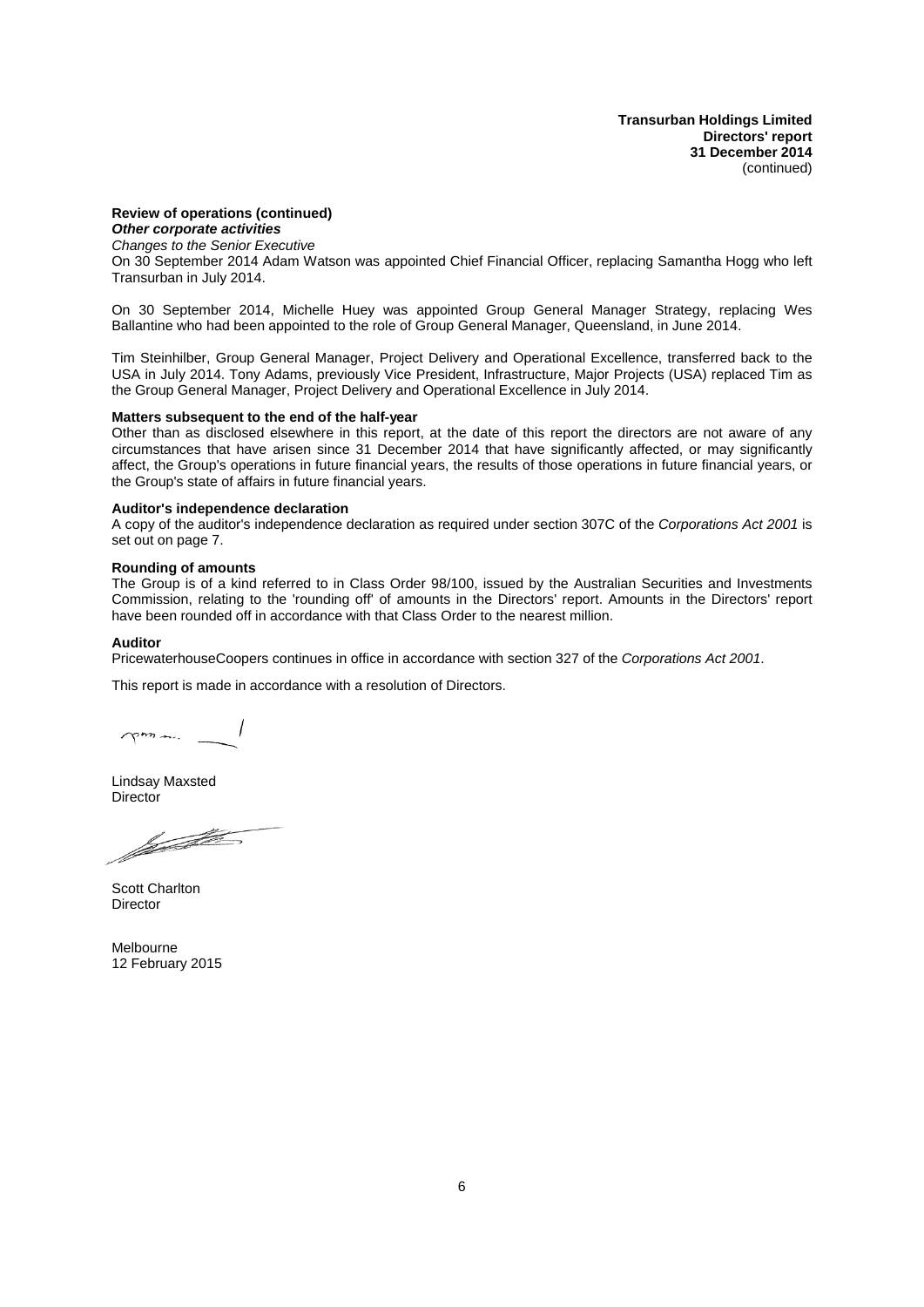

## **Auditor's Independence Declaration**

As lead auditor for the review of Transurban Holdings Limited Group for the half-year ended 31 December 2014, I declare that to the best of my knowledge and belief, there have been:

- a) no contraventions of the auditor independence requirements of the Corporations Act 2001 in relation to the review; and
- b) no contraventions of any applicable code of professional conduct in relation to the review.

This declaration is in respect of Transurban Holdings Limited Group and the entities it controlled during the period.

Chris Dodd Partner PricewaterhouseCoopers

Melbourne 12 February 2015

PricewaterhouseCoopers, ABN 52 780 433 757 Freshwater Place, 2 Southbank Boulevard, SOUTHBANK VIC 3006, GPO Box 1331, MELBOURNE VIC 3001 T: 61 3 8603 1000, F: 61 3 8603 1999, www.pwc.com.au

Liability limited by a scheme approved under Professional Standards Legislation.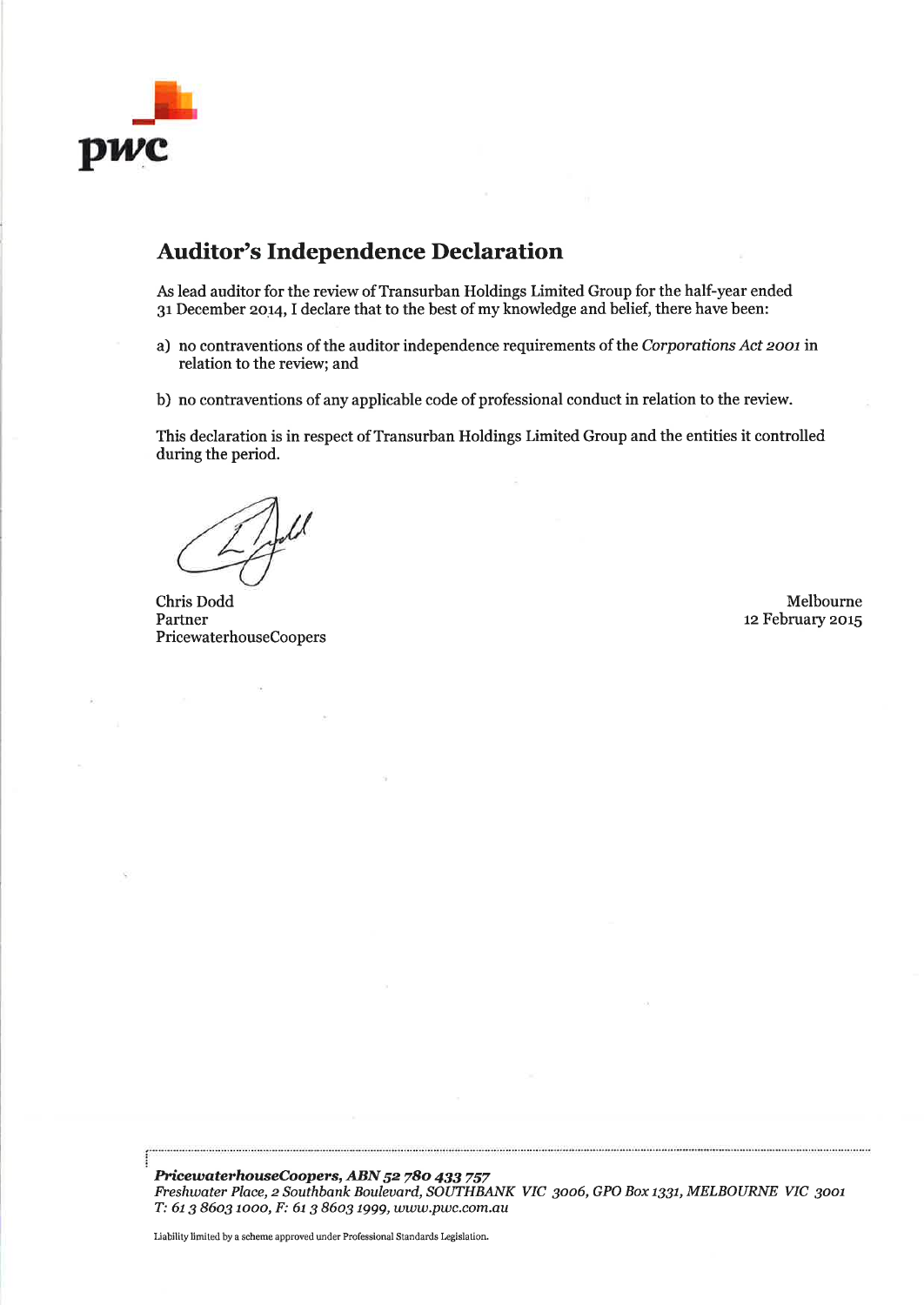## <span id="page-13-0"></span>**Transurban Holdings Limited** ABN <sup>86</sup> <sup>098</sup> <sup>143</sup> <sup>429</sup> **Interim financial report - 31 December 2014**

| Interim financial statements                       |    |
|----------------------------------------------------|----|
| Consolidated income statement                      | 9  |
| Consolidated statement of comprehensive income     | 10 |
| Consolidated balance sheet                         | 11 |
| Consolidated statement of changes in equity        | 12 |
| Consolidated statement of cash flows               | 13 |
| Notes to the consolidated financial statements     | 14 |
| Directors' declaration                             | 30 |
| Independent auditor's review report to the members | 31 |
|                                                    |    |

This interim financial report does not include all the notes of the type normally included in an annual financial report. Accordingly, this report is to be read in conjunction with the annual report for the year ended 30 June 2014 and any public announcements made by the Transurban Group during the interim reporting period in accordance with the continuous disclosure requirements of the *ASX Listing Rules*.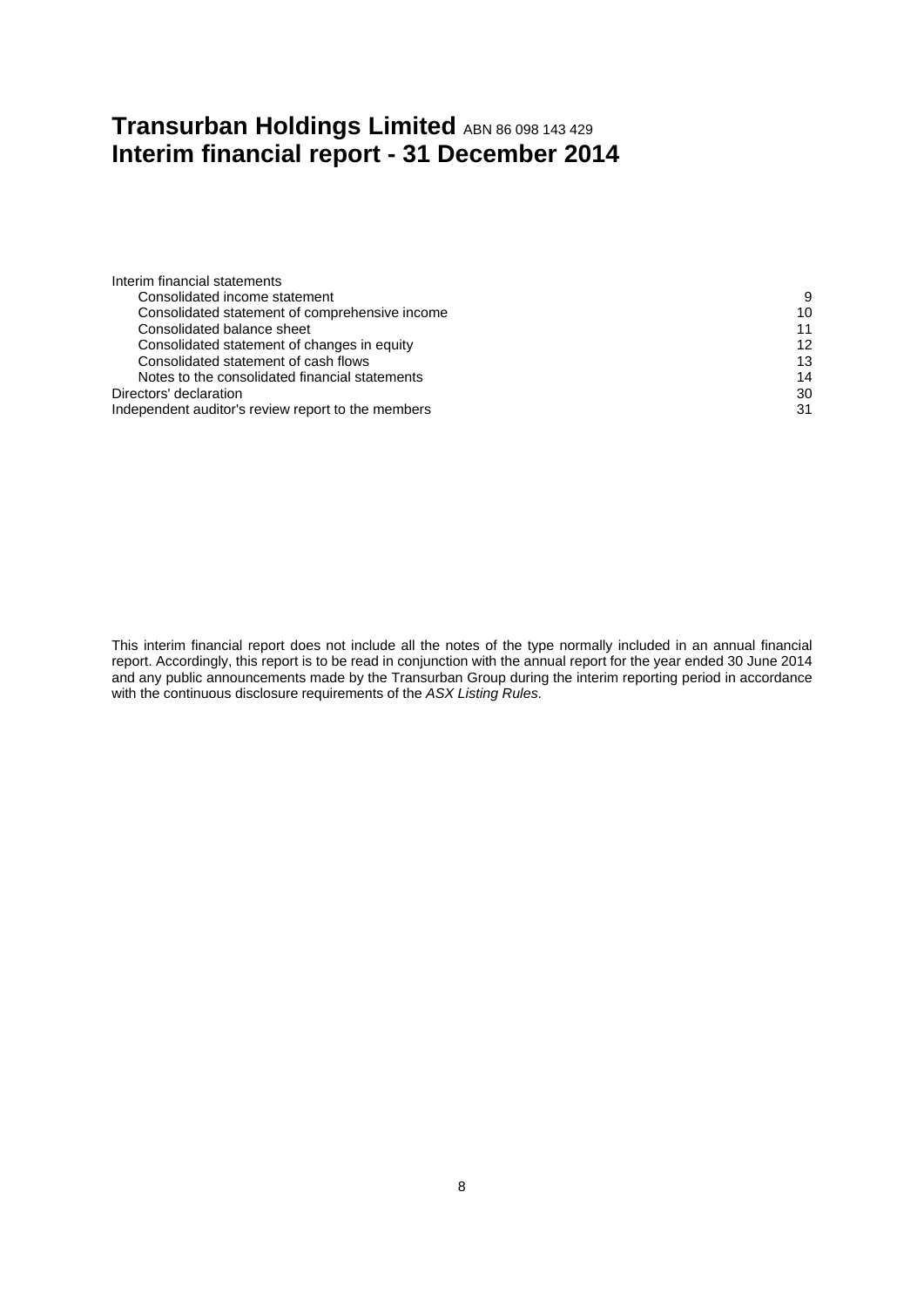#### **Transurban Holdings Limited Consolidated income statement For the half-year ended 31 December 2014**

<span id="page-14-0"></span>

|                                                                                                                  |              | Half-year             |                 |
|------------------------------------------------------------------------------------------------------------------|--------------|-----------------------|-----------------|
|                                                                                                                  | <b>Notes</b> | 2014<br><b>\$M</b>    | 2013<br>\$Μ     |
| Toll, fee and other road revenue<br>Construction revenue<br>Management, business development and other revenue   |              | 809<br>152<br>3       | 498<br>54<br>20 |
| <b>Total statutory revenue</b>                                                                                   | 4            | 964                   | 572             |
| Road operating costs<br>Corporate costs                                                                          |              | (176)<br>(34)         | (113)<br>(18)   |
| Business development costs<br><b>Construction costs</b><br>Transaction and integration costs                     | 3            | (6)<br>(151)<br>(416) | (9)<br>(51)     |
|                                                                                                                  |              | (783)                 | (191)           |
| Profit before depreciation and amortisation, net finance costs, equity<br>accounted investments and income taxes |              | 181                   | 381             |
| Depreciation and amortisation expense                                                                            |              | (275)                 | (160)           |
| Finance income<br>Finance costs                                                                                  |              | 48<br>(337)           | 58<br>(187)     |
| <b>Net finance costs</b>                                                                                         | 5            | (289)                 | (129)           |
| Share of net profits (losses) of equity accounted investments                                                    |              | 9                     | (15)            |
| Profit (loss) before income tax                                                                                  |              | (374)                 | 77              |
| Income tax benefit                                                                                               |              | 20                    | 4               |
| Profit (loss) for the half-year                                                                                  |              | (354)                 | 81              |
| Profit (loss) is attributable to:<br>Ordinary equity holders of the Stapled Group<br>Non-controlling interests   |              | (185)<br>(169)        | 81              |
|                                                                                                                  |              | (354)                 | 81              |
|                                                                                                                  |              |                       |                 |
|                                                                                                                  |              | <b>Cents</b>          | Cents           |

| Earnings per share attributable to ordinary equity holders: |       |     |
|-------------------------------------------------------------|-------|-----|
| Basic earnings per stapled security                         | (9.7) | 5.5 |
| Diluted earnings per stapled security                       | (9.7) | 5.5 |

*The above consolidated income statement should be read in conjunction with the accompanying notes.*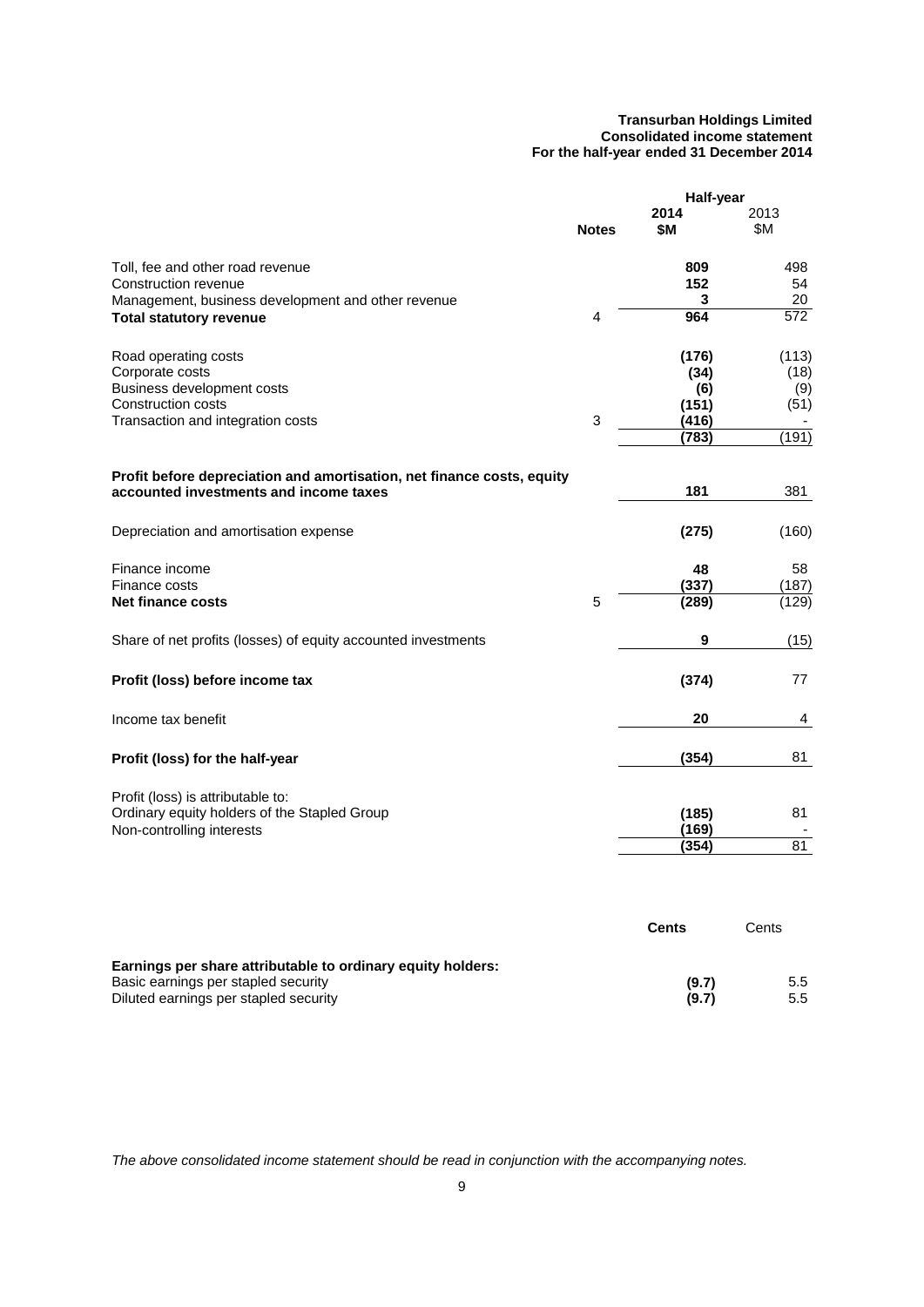#### **Transurban Holdings Limited Consolidated statement of comprehensive income For the half-year ended 31 December 2014**

<span id="page-15-0"></span>

|                                                                                       | Half-year   |             |  |
|---------------------------------------------------------------------------------------|-------------|-------------|--|
|                                                                                       | 2014<br>\$M | 2013<br>\$Μ |  |
| Profit (loss) for the half-year                                                       | (354)       | 81          |  |
| Other comprehensive income (loss)<br>Items that may be reclassified to profit or loss |             |             |  |
| Changes in the fair value of cash flow hedges, net of tax                             | (66)        | 32          |  |
| Exchange differences on translation of foreign operations, net of tax                 | (1)         | (5)         |  |
| Other comprehensive income (loss) for the half-year, net of tax                       | (67)        | 27          |  |
| Total comprehensive income (loss) for the half-year                                   | (421)       | 108         |  |
| Total comprehensive income for the half-year is attributable to:                      |             |             |  |
| THL shareholders                                                                      | (74)        | (52)        |  |
| THT unitholders and TIL shareholders as non-controlling interests                     | (177)       | 157         |  |
| <b>Stapled Security Holders</b>                                                       | (251)       | 105         |  |
| Other non-controlling interests                                                       | (170)       | 3           |  |
| Total comprehensive income (loss) for the half-year                                   | (421)       | 108         |  |
|                                                                                       |             |             |  |

*The above consolidated statement of comprehensive income should be read in conjunction with the accompanying notes.*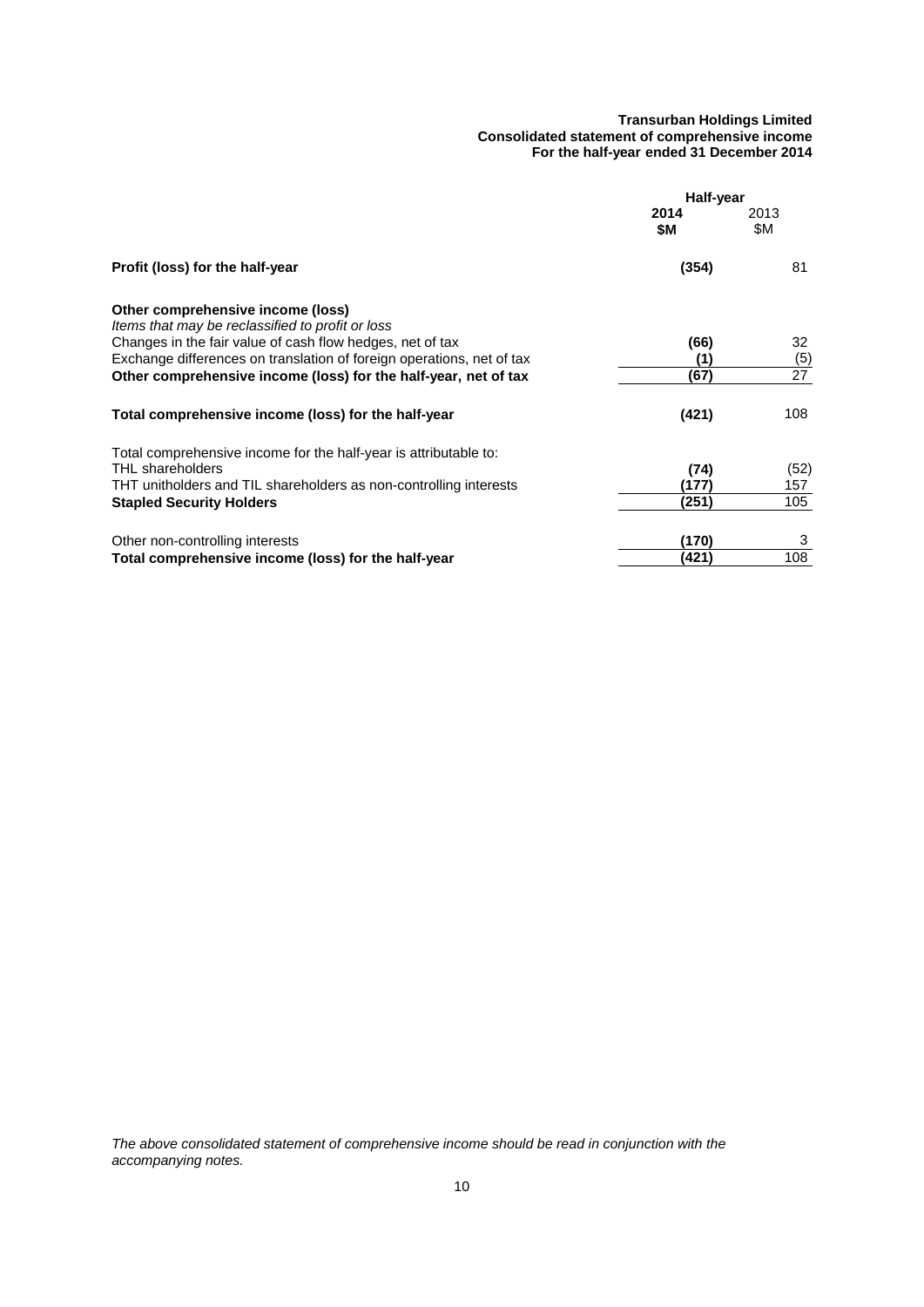#### **Transurban Holdings Limited Consolidated balance sheet As at 31 December 2014**

<span id="page-16-0"></span>

|                                                          | <b>Notes</b> | As at<br>31 December<br>2014<br>\$Μ | As at<br>30 June<br>2014<br>\$Μ |
|----------------------------------------------------------|--------------|-------------------------------------|---------------------------------|
| <b>ASSETS</b>                                            |              |                                     |                                 |
| <b>Current assets</b>                                    |              |                                     |                                 |
| Cash and cash equivalents<br>Trade and other receivables |              | 710                                 | 2,879                           |
| Derivative financial instruments                         | 6            | 79<br>1                             | 84                              |
| Total current assets                                     |              | 790                                 | 2,963                           |
|                                                          |              |                                     |                                 |
| <b>Non-current assets</b>                                |              |                                     |                                 |
| Equity accounted investments                             |              | 1,144                               | 268                             |
| Held to maturity investments                             |              | 76                                  | 945                             |
| Derivative financial instruments                         | 6            | 56                                  | 16                              |
| Property, plant and equipment                            |              | 277                                 | 226                             |
| Deferred tax assets                                      |              | 785                                 | 64                              |
| Intangible assets                                        |              | 17,387                              | 10,386                          |
| <b>Total non-current assets</b>                          |              | 19,725                              | 11,905                          |
| <b>Total assets</b>                                      |              | 20,515                              | 14,868                          |
| <b>LIABILITIES</b>                                       |              |                                     |                                 |
| <b>Current liabilities</b>                               |              |                                     |                                 |
| Trade and other payables                                 |              | 187                                 | 181                             |
| Borrowings                                               |              | 819                                 | 721                             |
| Derivative financial instruments                         | 6            | 20                                  | 35                              |
| Provisions                                               |              | 562                                 | 480                             |
| <b>Other liabilities</b>                                 |              | 114                                 | 76                              |
| <b>Total current liabilities</b>                         |              | 1,702                               | 1,493                           |
| <b>Non-current liabilities</b>                           |              |                                     |                                 |
| <b>Borrowings</b>                                        |              | 10,223                              | 6,077                           |
| Deferred tax liabilities                                 |              | 686                                 | 664                             |
| Provisions                                               |              | 946                                 | 217                             |
| Derivative financial instruments                         | 6            | 348                                 | 398                             |
| <b>Other liabilities</b>                                 |              | 52                                  | 57                              |
| Total non-current liabilities                            |              | 12,255                              | 7,413                           |
|                                                          |              |                                     |                                 |
| <b>Total liabilities</b>                                 |              | 13,957                              | 8,906                           |
| <b>Net assets</b>                                        |              | 6,558                               | 5,962                           |
| <b>EQUITY</b>                                            |              |                                     |                                 |
| Contributed equity                                       |              | 1,222                               | 1,208                           |
| Reserves                                                 |              | (56)                                | (44)                            |
| <b>Accumulated losses</b>                                |              | (2, 973)                            | (2, 843)                        |
| Non-controlling interest - THT and TIL                   |              | 6,955                               | 7,383                           |
| Non-controlling interests - other                        |              | 1,410                               | 258                             |
| <b>Total equity</b>                                      |              | 6,558                               | 5,962                           |

*The above consolidated balance sheet should be read in conjunction with the accompanying notes.*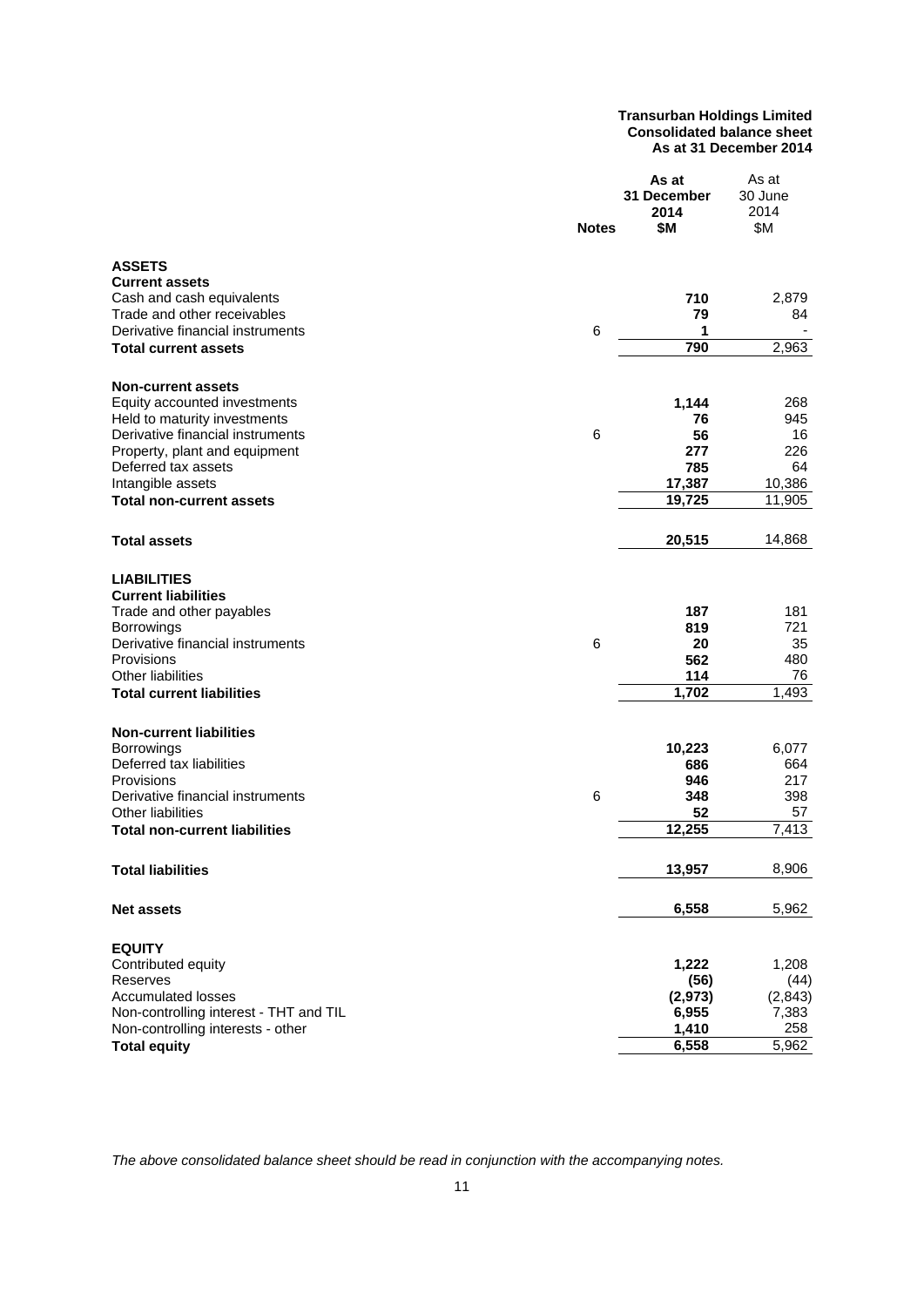#### **Transurban Holdings Limited Consolidated statement of changes in equity For the half-year ended 31 December 2014**

<span id="page-17-0"></span>

|                                                                                                                                                                                                                                       | Attributable to members of the Stapled Group |                        |                                            |                                                             |                               |                                                    |                               |
|---------------------------------------------------------------------------------------------------------------------------------------------------------------------------------------------------------------------------------------|----------------------------------------------|------------------------|--------------------------------------------|-------------------------------------------------------------|-------------------------------|----------------------------------------------------|-------------------------------|
|                                                                                                                                                                                                                                       | <b>Contributed</b><br>equity<br>\$Μ          | <b>Reserves</b><br>\$Μ | <b>Accumulated</b><br><b>losses</b><br>\$Μ | Non-<br>controlling<br>interests -<br><b>THT/TIL</b><br>\$М | <b>Total</b><br>\$Μ           | Non-<br>controlling<br>interests -<br>Other<br>\$Μ | <b>Total</b><br>equity<br>\$Μ |
| Balance at 1 July 2013                                                                                                                                                                                                                | 640                                          | (52)                   | (2,690)                                    | 5,322                                                       | 3,220                         | 146                                                | 3,366                         |
| <b>Comprehensive income</b><br>Profit (loss) for the half-year<br>Other comprehensive income                                                                                                                                          |                                              |                        | (60)                                       | 141                                                         | 81                            |                                                    | 81                            |
| (loss)                                                                                                                                                                                                                                |                                              | 8                      |                                            | 16                                                          | 24                            | 3                                                  | 27                            |
| Total comprehensive income for the<br>half-year                                                                                                                                                                                       |                                              | 8                      | (60)                                       | 157                                                         | 105                           | 3                                                  | 108                           |
| Transactions with owners in their<br>capacity as owners:                                                                                                                                                                              |                                              |                        |                                            |                                                             |                               |                                                    |                               |
| Distribution reinvestment plan                                                                                                                                                                                                        | 9                                            |                        |                                            | 16                                                          | 25                            |                                                    | 25                            |
| Distributions provided for or paid<br>Distributions to non-controlling interest<br>Changes in value of share-based                                                                                                                    |                                              |                        | (52)                                       | (201)                                                       | (253)                         | $\blacksquare$<br>(6)                              | (253)<br>(6)                  |
| payment reserve                                                                                                                                                                                                                       | 1                                            |                        |                                            | (1)                                                         | $\overline{a}$                | ä,                                                 |                               |
| Deferred short term incentives issued                                                                                                                                                                                                 | $\overline{a}$                               |                        |                                            | 1                                                           | 1                             | $\overline{a}$                                     | 1                             |
|                                                                                                                                                                                                                                       | 10                                           | $\overline{a}$         | (52)                                       | (185)                                                       | (227)                         | (6)                                                | (233)                         |
| Balance at 31 December 2013                                                                                                                                                                                                           | 650                                          | (44)                   | (2,802)                                    | 5,294                                                       | 3,098                         | 143                                                | 3,241                         |
| Balance at 1 July 2014                                                                                                                                                                                                                | 1,208                                        | (44)                   | (2,843)                                    | 7,383                                                       | 5,704                         | 258                                                | 5,962                         |
| <b>Comprehensive income</b><br>Profit (loss) for the half-year<br>Other comprehensive income                                                                                                                                          |                                              |                        | (62)                                       | (123)                                                       | (185)                         | (169)                                              | (354)                         |
| (loss)                                                                                                                                                                                                                                |                                              | (12)                   |                                            | (54)                                                        | (66)                          | (1)                                                | (67)                          |
| Total comprehensive income for<br>the half-year                                                                                                                                                                                       |                                              | (12)                   | (62)                                       | (177)                                                       | (251)                         | (170)                                              | (421)                         |
| Transactions with owners in their<br>capacity as owners:<br>Contributions of equity, net of<br>transaction costs<br>Distribution reinvestment plan<br>Distributions provided for or paid<br>Distributions to non-controlling interest | 15<br>$\blacksquare$                         |                        | (67)                                       | 57<br>(305)                                                 | 72<br>(372)<br>$\blacksquare$ | 1,341<br>(19)                                      | 1,341<br>72<br>(372)<br>(19)  |
| Changes in value of share-based<br>payment reserve                                                                                                                                                                                    | (2)                                          |                        | (1)                                        | (5)                                                         | (8)                           |                                                    | (8)                           |
| Deferred short term incentives issued                                                                                                                                                                                                 | 1<br>14                                      | ä,                     | (68)                                       | 2<br>(251)                                                  | 3<br>(305)                    | 1,322                                              | 3<br>1,017                    |
|                                                                                                                                                                                                                                       |                                              |                        |                                            |                                                             |                               |                                                    |                               |
| Balance at 31 December 2014                                                                                                                                                                                                           | 1,222                                        | (56)                   | (2, 973)                                   | 6,955                                                       | 5,148                         | 1,410                                              | 6,558                         |

*The above consolidated statement of changes in equity should be read in conjunction with the accompanying notes.*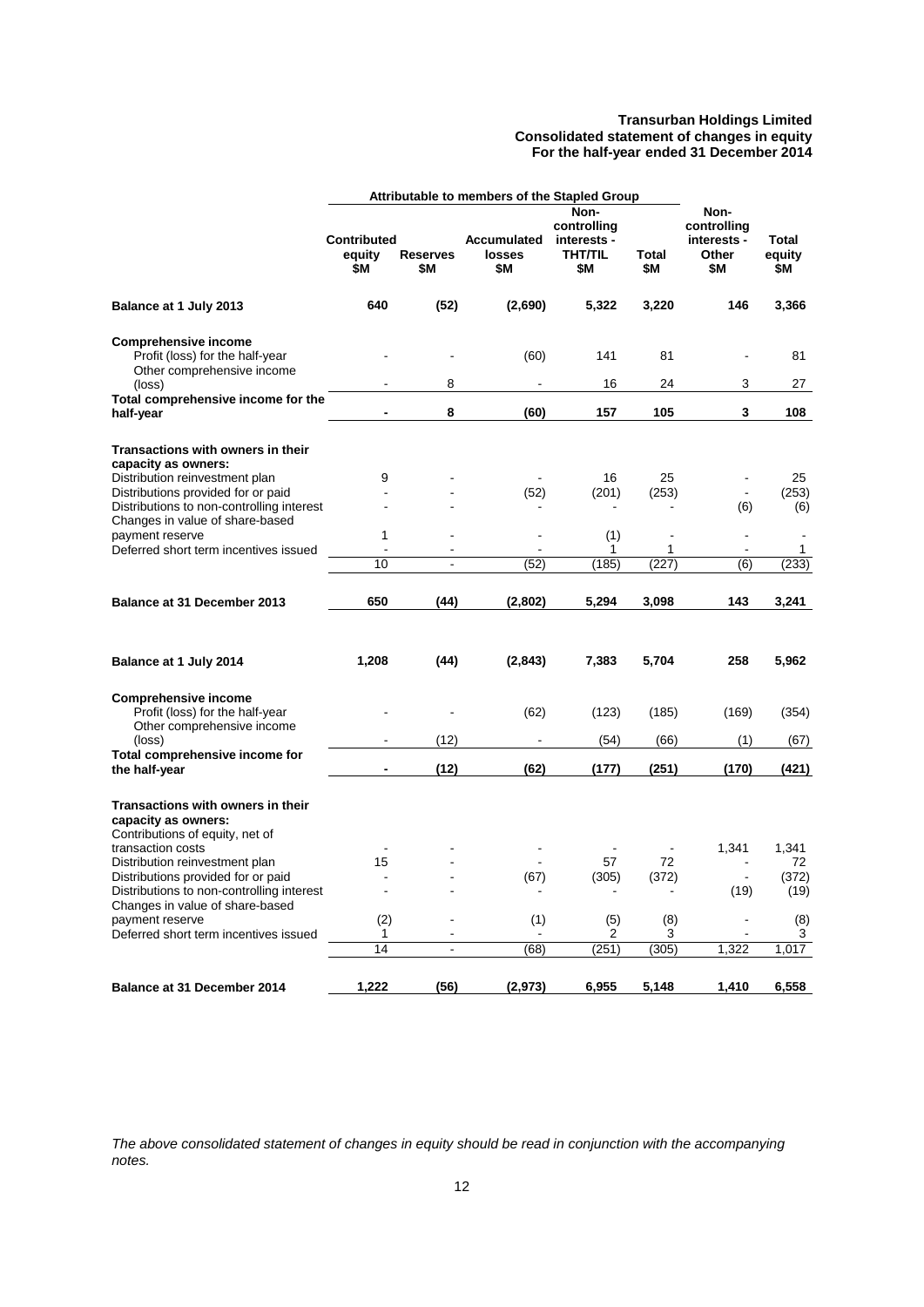#### **Transurban Holdings Limited Consolidated statement of cash flows For the half-year ended 31 December 2014**

<span id="page-18-0"></span>

|                                                                   | Half-year    |              |
|-------------------------------------------------------------------|--------------|--------------|
|                                                                   | 2014<br>\$M  | 2013<br>\$Μ  |
| Cash flows from operating activities                              |              |              |
| Receipts from customers (inclusive of GST)                        | 890          | 533          |
| Payments to suppliers and employees (inclusive of GST)            | (289)        | (183)        |
| Payments for maintenance of intangible assets                     | (53)         | (7)          |
| Transaction costs related to acquisitions                         | (406)        |              |
| Interest received                                                 | 70           | 27           |
| Other revenue                                                     | 16           | 39           |
| Interest paid<br>Income taxes paid                                | (252)<br>(3) | (180)<br>(2) |
| Net cash (outflow) inflow from operating activities               | (27)         | 227          |
|                                                                   |              |              |
| Cash flows from investing activities                              |              |              |
| Payments for held-to-maturity investments, net of fees            | (17)         | (12)         |
| Payments for equity accounted investments                         |              | (28)         |
| Payments for intangible assets                                    | (176)        | (60)         |
| Payments for property, plant and equipment                        | (40)         | (11)         |
| Distributions received from equity accounted investments          | 25           | 27           |
| Payments for acquisition of subsidiaries, net of cash of acquired | (6, 397)     | (475)        |
| Net cash (outflow) from investing activities                      | (6, 605)     | (559)        |
| Cash flows from financing activities                              |              |              |
| Proceeds from equity issued to non-controlling interests          | 1,341        |              |
| Proceeds from borrowings (net of costs)                           | 4,803        | 1,560        |
| Repayment of borrowings                                           | (1, 407)     | (802)        |
| Dividends and distributions paid to the Group's security holders  | (269)        | (205)        |
| Distributions paid to non-controlling interests                   | (23)         | (4)          |
| Net cash inflow from financing activities                         | 4,445        | 549          |
| Net (decrease) increase in cash and cash equivalents              | (2, 187)     | 217          |
|                                                                   |              |              |
| Cash and cash equivalents at the beginning of the year            | 2,879        | 259          |
| Effects of exchange rate changes on cash and cash equivalents     | 18           | (2)          |
| Cash and cash equivalents at end of the half-year                 | 710          | 474          |
|                                                                   | 710          |              |
| Cash and cash equivalents from continuing operations              |              | 458<br>16    |
| Cash and cash equivalents from assets held for sale               | 710          | 474          |
| Cash and cash equivalents at end of the half-year                 |              |              |

*The above consolidated statement of cash flows should be read in conjunction with the accompanying notes.*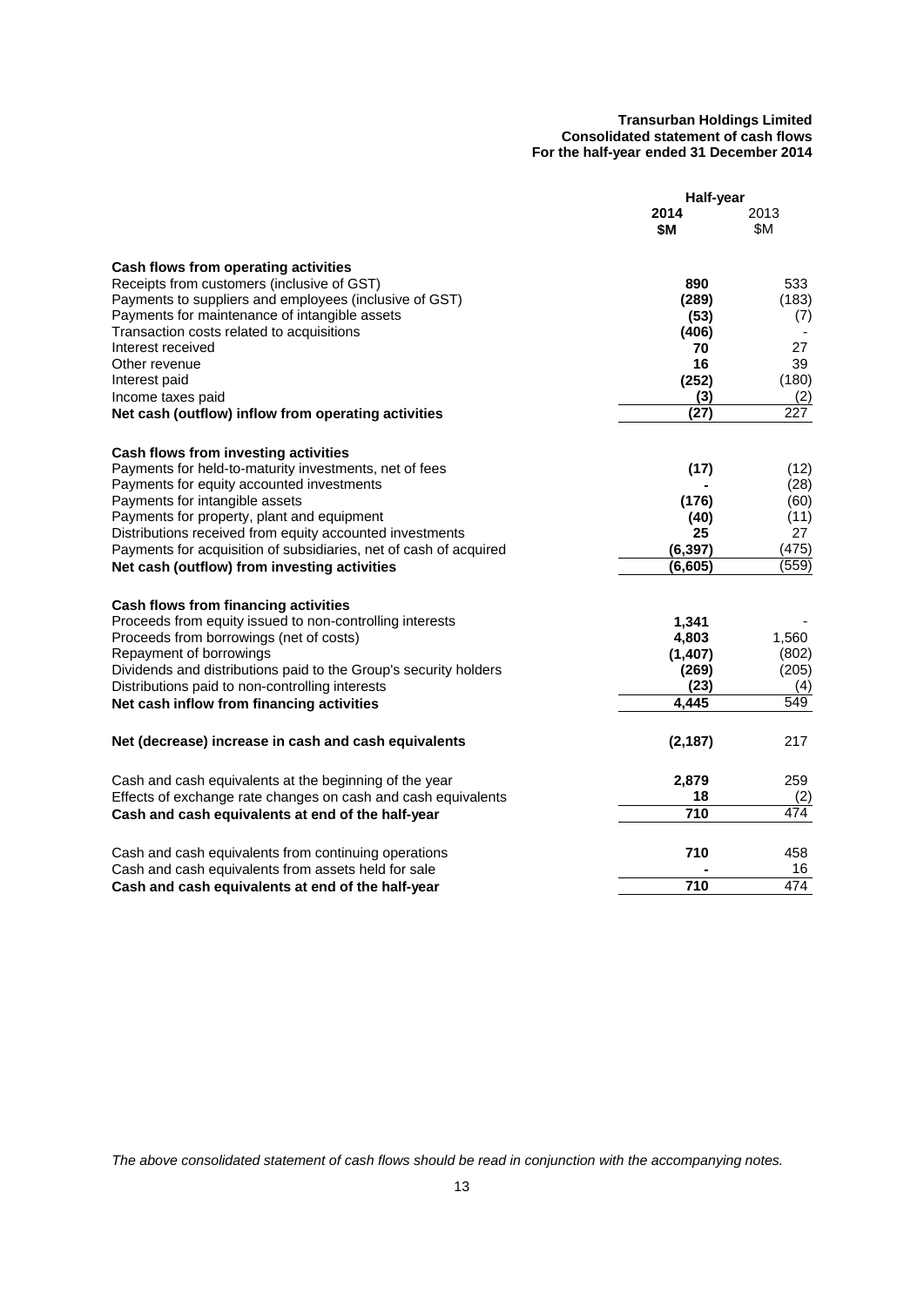## <span id="page-19-0"></span>**1 Basis of preparation of half-year report**

This condensed consolidated interim financial report for the half-year reporting period ended 31 December 2014 has been prepared in accordance with AASB 134 *Interim Financial Reporting* and the *Corporations Act 2001.*

The Transurban Group financial statements have been prepared as a consolidation of the financial statements of Transurban Holdings Limited (THL) and controlled entities, Transurban International Limited (TIL) and controlled entities and Transurban Holding Trust (THT) and controlled entities, as if all entities operate together. THL has been identified as the parent of the consolidated group.

This presentation is consistent with the fact that the securities issued by THL, TIL and THT are stapled together and comprise one share in THL, one share in TIL and one unit in THT (Stapled Security). None of the components of the Stapled Security can be traded separately.

The Group's current liabilities exceed its current assets by \$912 million as at 31 December 2014 as a number of tranches of debt require refinancing in the next 12 months. The financial report has been prepared on a going concern basis, which contemplates the continuity of normal operations, as excluding significant items related to acquisitions, the Group is trading profitably and has continually been able to refinance maturing debt. In addition, as at 31 December 2014, the Group has available a total of \$411 million of unused working capital facilities across a number of banks.

This interim financial report does not include all the notes of the type normally included in an annual financial report. Accordingly, this report is to be read in conjunction with the annual report for the year ended 30 June 2014 and any public announcements made by the Transurban Group during the interim reporting period in accordance with the continuous disclosure requirements of the ASX Listing Rules.

During the current financial year the Group has undertaken a reassessment of its accounting policy relating to the preparation of consolidated / combined financial statements for the THL Group. This reassessment has resulted in the Group no longer applying UIG 1013 *Pre-date of Transition Stapling Arrangements* and AASB 1002 *Post date of Transition Stapling Arrangements* to enable the preparation of consolidated / combined financial statements for the THL Group. The Group will now apply AASB 10 *Consolidated Financial Statements* as the basis for preparing the THL Group financial statements. Under this revised accounting policy THL has been identified as the parent entity of the stapled Group and THL will prepare consolidated financial statements. This treatment complies with Australian Accounting Standards and International Financial Reporting Standards and as such the Group is no longer required to rely on the Australian Securities and Investment Commission Class Order 13/1050 in order to be able to prepare consolidated / aggregated financial statements for the stapled Group.

The impact of this change on the Group's consolidated financial statements is the reclassification of THT's equity components to a 'non-controlling interests' line in the financial statements, consistent with the presentation of TIL, in both the current and prior year.

The Group has not changed or amended any accounting policies as a result of new or revised accounting standards during the annual reporting period commencing 1 July 2014.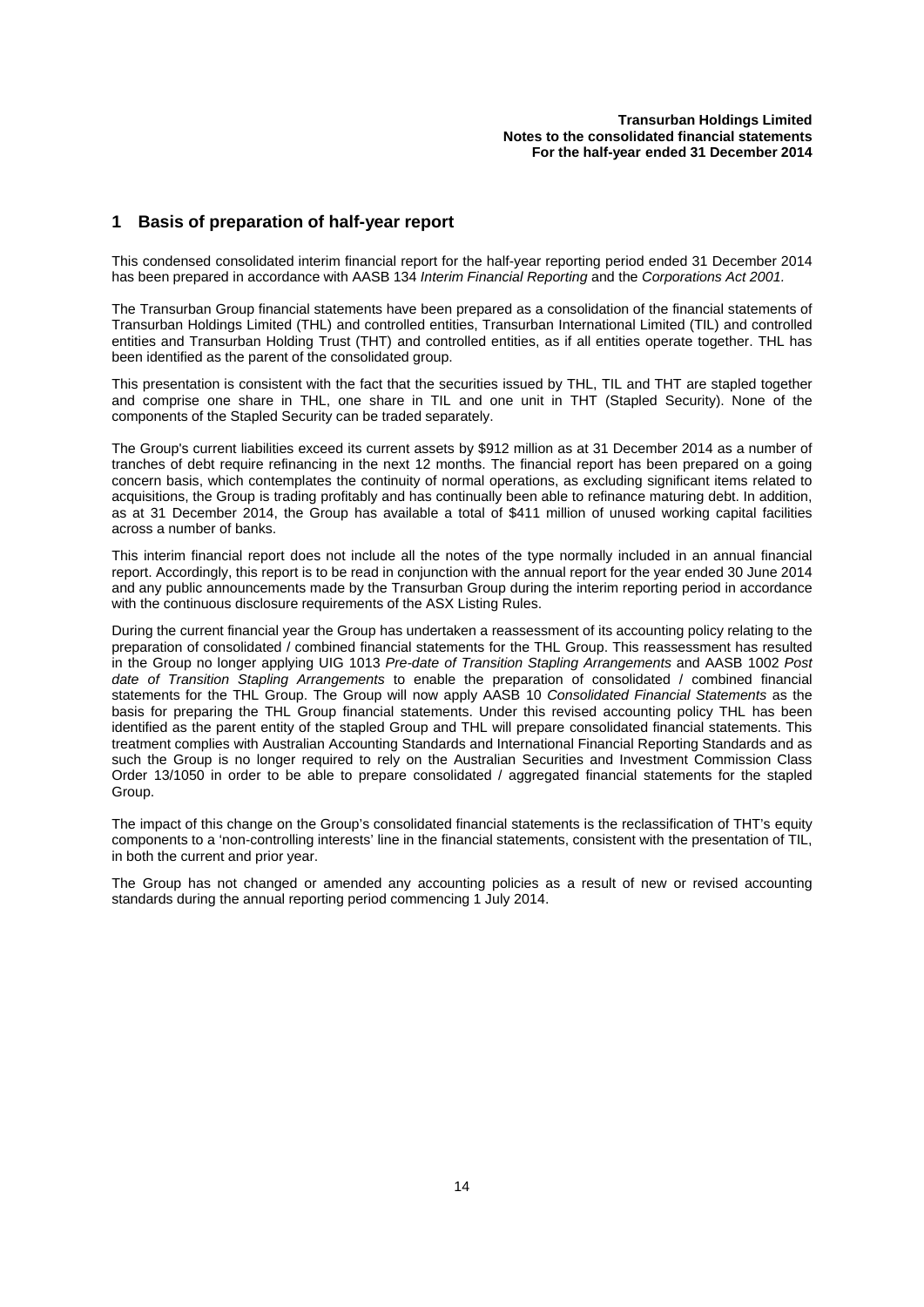## **2 Segment information**

#### **Description of segments**

The segment information provided to the CEO and Executive Committee is presented on an underlying proportional basis.

The CEO and Executive Committee assess the performance of the operating segments based on a measure of underlying proportional EBITDA. Underlying EBITDA excludes the impact of interest income, interest expense, tax, depreciation and amortisation expenses and significant items which have been allocated to individual segments where applicable.

Interest income and expense are allocated across segments where the charges are related specifically to the assets of that segment. Otherwise they have been allocated to the Corporate function.

The Group operates in one business sector only, being the development, operation and maintenance of toll roads, therefore it has been determined that the segment information provided to the CEO and Executive Committee shall be defined by geographical regions, being Victoria, New South Wales and Queensland in Australia, and the USA.

The table below lists the assets included in each operating segment, together with the proportional ownership interests held by the Group for both the current and previous financial half-year:

|                       |                          | <b>Proportional ownership %</b> |                  |
|-----------------------|--------------------------|---------------------------------|------------------|
| Segment               | <b>Assets</b>            | 31 December 2014                | 31 December 2013 |
| Victoria, Australia   | CityLink                 | 100%                            | 100%             |
| New South Wales,      | Hills M2 Motorway        | 100%                            | 100%             |
| Australia             | Lane Cove Tunnel         | 100%                            | 100%             |
|                       | <b>Cross City Tunnel</b> | 100%                            |                  |
|                       | M1 Eastern Distributor   | 75.1%                           | 75.1%            |
|                       | Equity investments in:   |                                 |                  |
|                       | M5 South West Motorway   | 50%                             | 50%              |
|                       | Westlink M7              | 50%                             | 50%              |
| Queensland, Australia | Gateway Motorway         | 62.5%                           |                  |
|                       | Logan Motorway           | 62.5%                           |                  |
|                       | Clem7                    | 62.5%                           |                  |
|                       | Go Between Bridge        | 62.5%                           |                  |
|                       | Legacy Way               | 62.5%                           |                  |
| <b>USA</b>            | Transurban DRIVe *       | 75%                             | 75%              |
|                       | Pocahontas 895 *         |                                 | 75%              |
|                       | 495 Express Lanes *      | 94%                             | 67.5%            |
|                       | 95 Express Lanes *       | 77.5%                           | 67.5%            |

\* The ownership of Pocahontas 895 was transferred back to lenders on 14 May 2014. As of 4 June 2014 Transurban DRIVe, 495 Express Lanes and 95 Express Lanes were consolidated into the Group's results, having previously been equity accounted.

The Group's investment in 495 Express Lanes and 95 Express Lanes is through its investment in Transurban DRIVe and additional direct investments.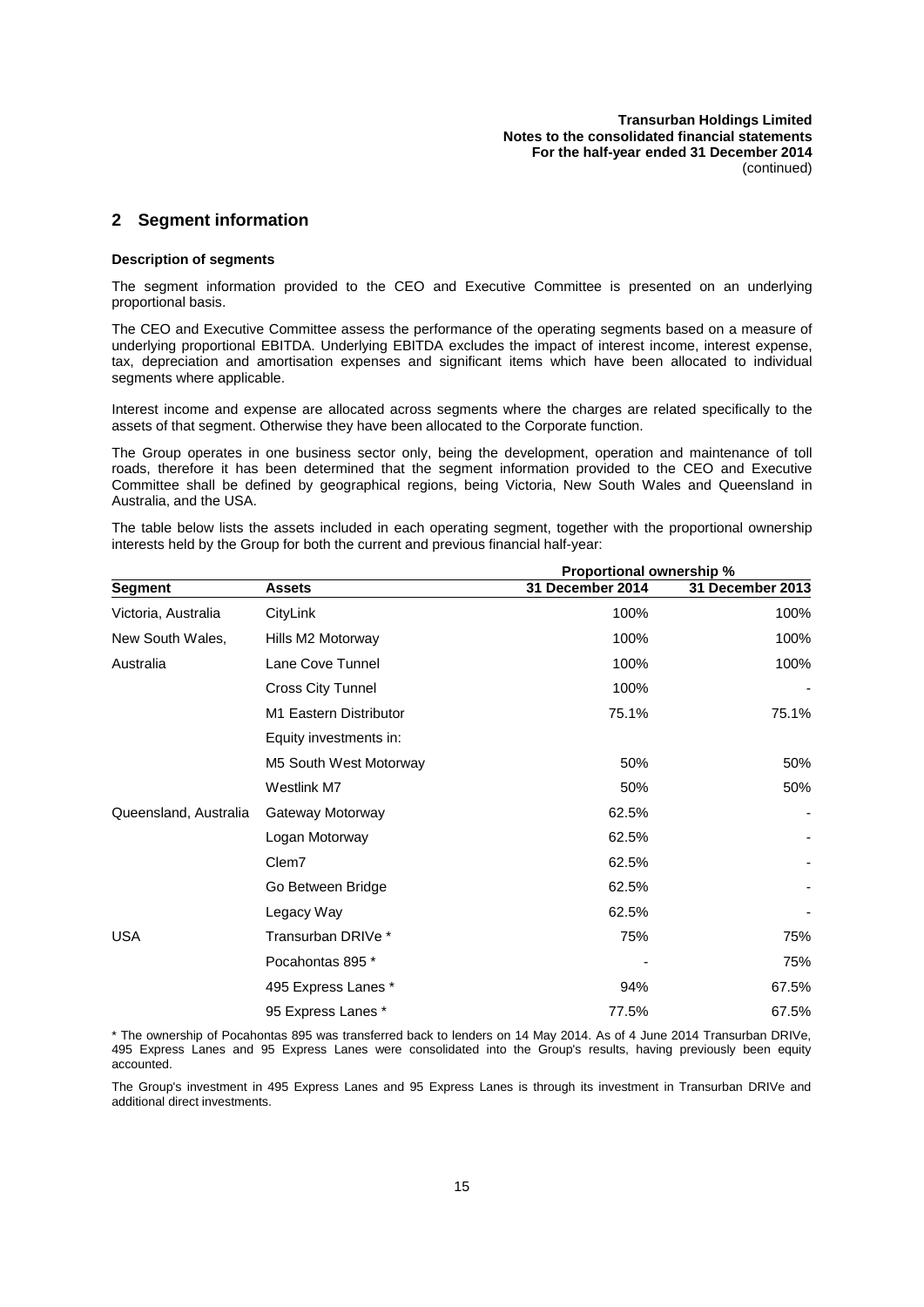**Transurban Holdings Limited Notes to the consolidated financial statements For the half-year ended 31 December 2014** (continued)

## **2 Segment information (continued)**

#### **Description of segments (continued)**

The tolling businesses of Roam and Tollaust have been included in the NSW operating segment as they are managed together with each of the assets and contribute tolling services to all NSW assets.

The Group's corporate function is not an operating segment under the requirements of AASB 8 as its revenue generating activities are only incidental to the business. Management have disclosed the corporate business units in the segment note to reflect the Group's management reporting structure.

#### *Proportional basis of presenting results*

The CEO and the Executive Committee receive information for assessing the business on an underlying proportional basis reflecting the contribution of individual assets in the proportion of Transurban's equity ownership.

The Group's underlying proportional EBITDA result reflects business performance and permits a more appropriate and meaningful analysis of the Group's underlying performance on a comparative basis. This method of presentation differs from the statutory accounting format and has been reconciled below.

#### **Segment information - Proportional Income Statement**

The information for the operating segments for the half-year ended 31 December 2014 and 31 December 2013 is detailed in the following tables.

| 31 December 2014                                           |          | New South |             |      | Corporate   |              |
|------------------------------------------------------------|----------|-----------|-------------|------|-------------|--------------|
| \$M                                                        | Victoria | Wales     | Queensland  | USA  | and Other   | Total        |
| Toll revenue                                               | 289      | 330       | 124         | 18   |             | 761          |
| Fee and other revenue                                      | 28       | 28        | 10          | 3    | 2           | 71           |
| Total proportional revenue                                 | 317      | 358       | 134         | 21   | 2           | 832          |
| <b>Underlying proportional EBITDA</b><br>Significant items | 270      | 275       | 91<br>(254) | 6    | (6)<br>(10) | 636<br>(264) |
| Proportional EBITDA                                        | 270      | 275       | (163)       | 6    | (16)        | 372          |
| Interest revenue                                           | 3        | 2         | 2           |      | 30          | 37           |
| Interest expense                                           | (17)     | (115)     | (77)        | (24) | (109)       | (342)        |
| Depreciation and amortisation                              | (76)     | (122)     | (53)        | (10) | (13)        | (274)        |
| Proportional profit (loss) before tax                      | 180      | 40        | (291)       | (28) | (108)       | (207)        |
| Income tax benefit (expense)                               | (31)     | (4)       | 12          | 3    | 21          |              |
| Proportional net profit (loss)                             | 149      | 36        | (279)       | (25) | (87)        | (206)        |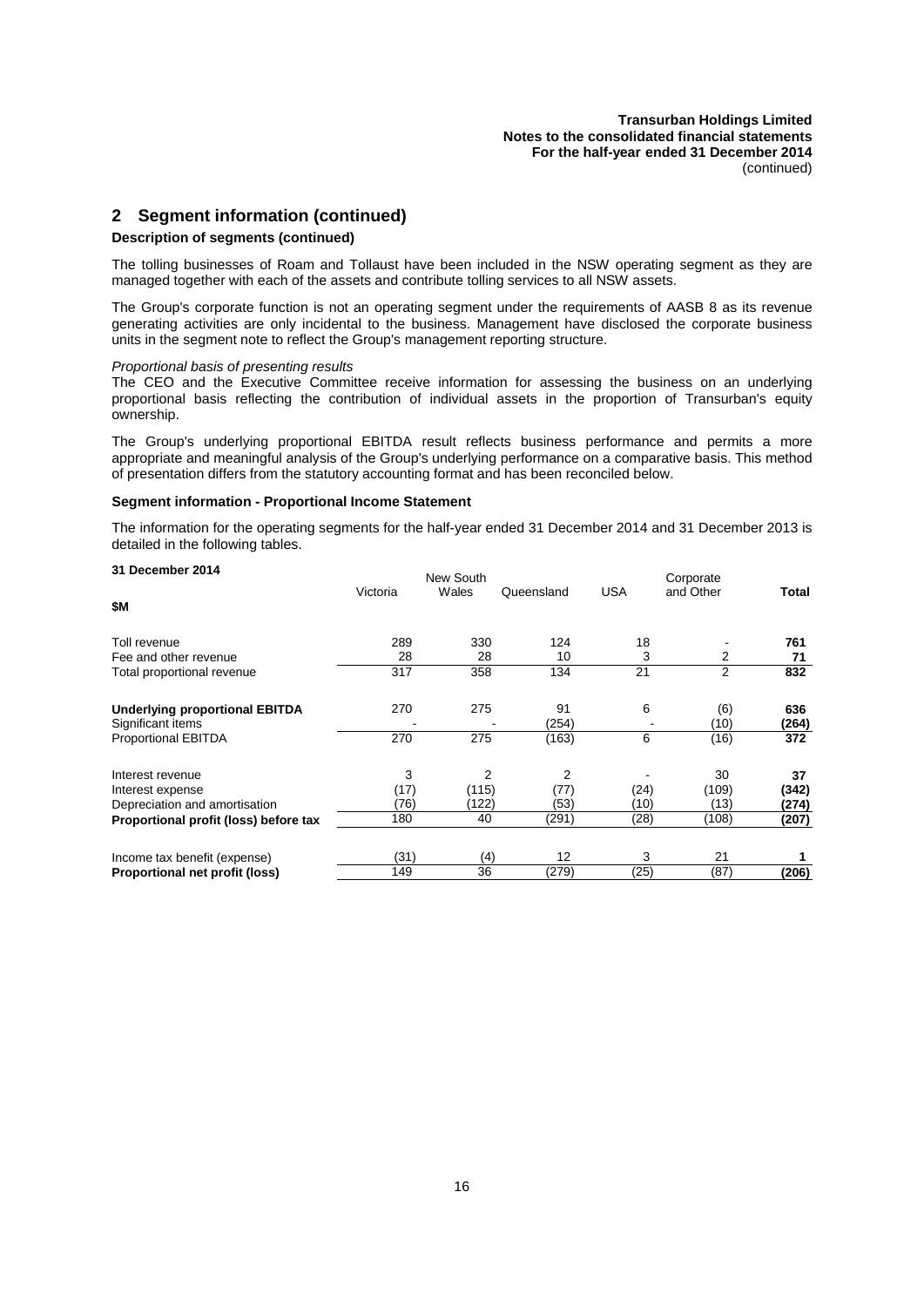## **2 Segment information (continued)**

## **Segment information - Proportional Income Statement (continued)**

| 31 December 2013                      |          | New South |            |            | Corporate |       |
|---------------------------------------|----------|-----------|------------|------------|-----------|-------|
| \$М                                   | Victoria | Wales     | Queensland | <b>USA</b> | and Other | Total |
| Toll revenue                          | 269      | 272       |            | 15         |           | 556   |
| Fee and other revenue                 | 26       | 24        |            | 2          | 6         | 58    |
| Total proportional revenue            | 295      | 296       |            | 17         | 6         | 614   |
| Underlying proportional EBITDA        | 243      | 226       |            | (1)        | (5)       | 463   |
| Interest revenue                      | 3        | 2         |            |            | 54        | 59    |
| Interest expense                      | (20)     | (132)     |            | (33)       | (113)     | (298) |
| Depreciation and amortisation         | (73)     | (104)     |            | (8)        | (11)      | (196) |
| Proportional profit (loss) before tax | 153      | (8)       |            | (42)       | (75)      | 28    |
| Income tax benefit (expense)          | (22)     | 2         |            | 18         | 16        | 14    |
| Proportional net profit (loss)        | 131      | (6)       |            | (24)       | (59)      | 42    |

## **Other segment information - Proportional income statement**

*Reconciliation of proportional revenue to statutory revenue for the half-year* Revenue from external customers is through toll and fee revenues earned on toll roads. There are no inter-segment revenues.

Proportional revenue reconciles to total statutory revenue as follows:

|                                                                                                                               | Half-year   |             |
|-------------------------------------------------------------------------------------------------------------------------------|-------------|-------------|
|                                                                                                                               | 2014<br>\$M | 2013<br>\$Μ |
| <b>Total proportional revenue</b>                                                                                             | 832         | 614         |
| Add: Revenue attributable to non-controlling interest                                                                         | 96          | 14          |
| Less: Proportional revenue of equity accounted assets<br>Construction revenue recognised in accordance with AASB-I 12 Service | (119)       | (126)       |
| <b>Concession Arrangements</b><br>Business development revenue (offset against business development costs for                 | 152         | 51          |
| proportional result)                                                                                                          | 3           | 18          |
| Other                                                                                                                         |             |             |
| <b>Total statutory revenue</b>                                                                                                | 964         | 572         |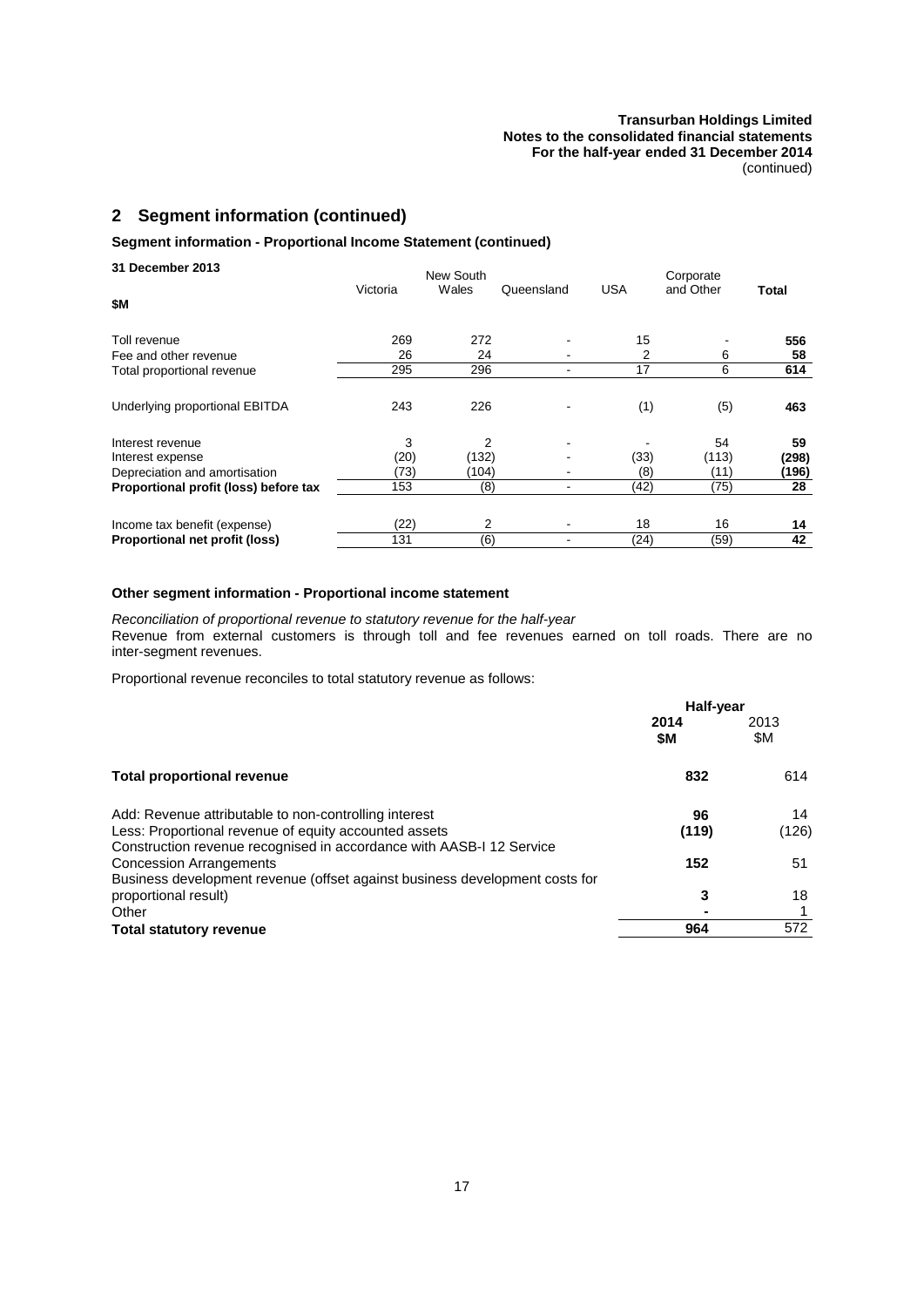#### **Transurban Holdings Limited Notes to the consolidated financial statements For the half-year ended 31 December 2014** (continued)

## **2 Segment information (continued)**

## **Other segment information - Proportional income statement (continued)**

*Reconciliation of proportional EBITDA to statutory profit for the half-year*

Proportional EBITDA reconciles to statutory net profit as follows:

|                                                                           | Half-year   |             |
|---------------------------------------------------------------------------|-------------|-------------|
|                                                                           | 2014<br>\$M | 2013<br>\$Μ |
| <b>Proportional EBITDA</b>                                                | 372         | 463         |
| Add: EBITDA attributable to non-controlling interest                      | (88)        | 9           |
| Less: Proportional EBITDA of M5                                           | (47)        | (44)        |
| Less: Proportional EBITDA of M7                                           | (56)        | (48)        |
| Less: Proportional EBITDA of Pocahontas                                   |             | (4)         |
| Less: Proportional EBITDA of 495 Express Lanes                            |             | 2           |
| Less: Proportional EBITDA of Other Transurban DRIVe                       |             | 3           |
| Statutory profit before depreciation and amortisation, net finance costs, |             |             |
| equity accounted investments and income taxes                             | 181         | 381         |
| Statutory depreciation and amortisation expense                           | (275)       | (160)       |
| Statutory net finance costs                                               | (289)       | (129)       |
| Share of net profits (losses) of equity accounted investments             |             | (15)        |
| Income tax benefit                                                        | 20          |             |
| Profit (loss) for the half-year                                           | (354)       | 81          |
|                                                                           |             |             |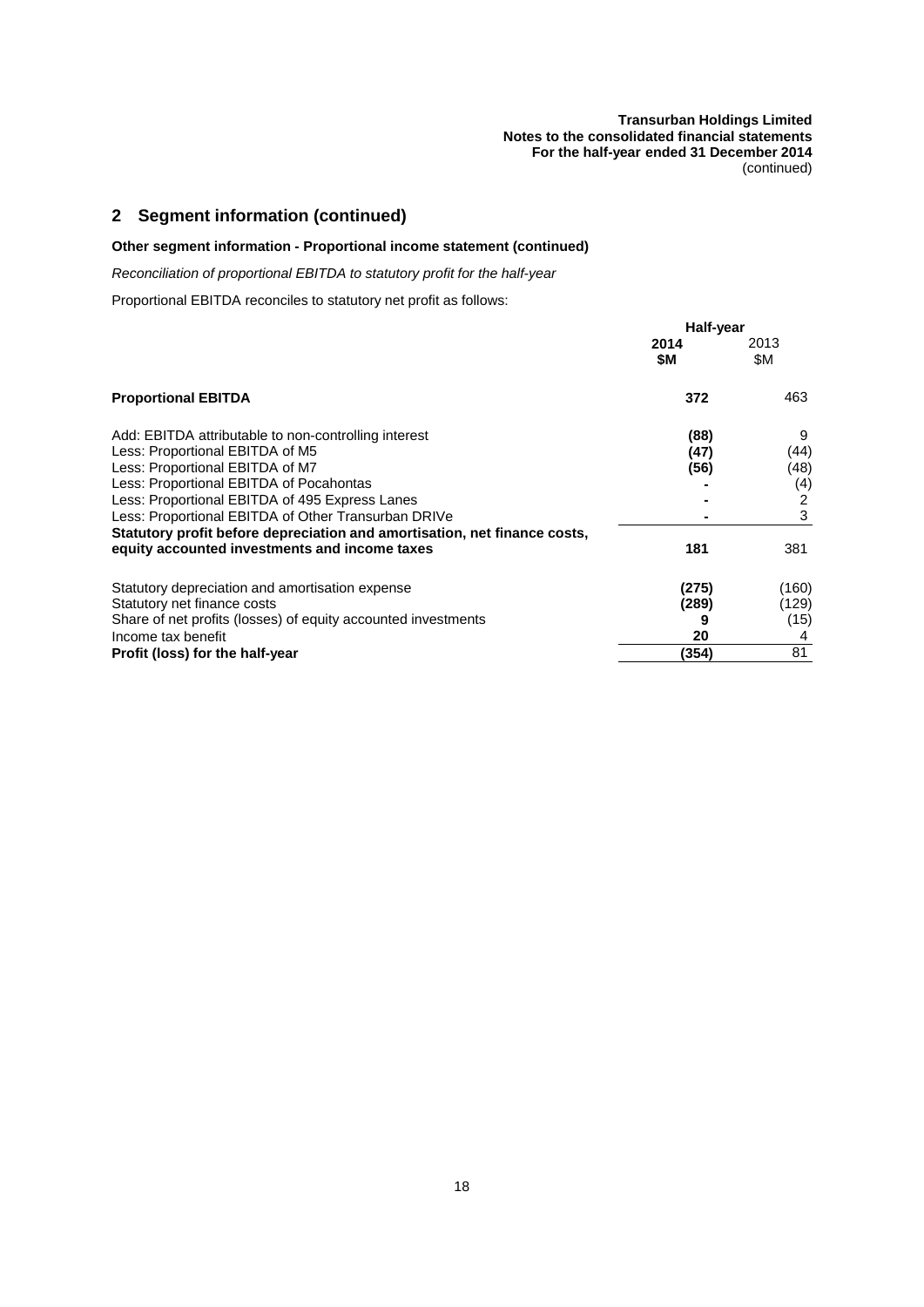## <span id="page-24-1"></span>**3 Significant items**

Significant items are those items where their nature and amount is considered material to the financial statements and not in the ordinary course of business. Such items which have been included in Transaction and integration costs within the Group's result for the half-year and are detailed below:

|                                                                  | Half-year 2014 |                  |              |
|------------------------------------------------------------------|----------------|------------------|--------------|
| <b>Description</b>                                               |                | <b>Statutory</b> | Proportional |
|                                                                  |                | \$M              | \$Μ          |
| Stamp duty on acquisition of Queensland Motorways                | 3(a)           | 384              | 240          |
| Other transaction fees on acquisition of Queensland Motorways    | 3(a)           | 22               | 18           |
| Integration costs relating to the acquisition of Queensland      |                |                  |              |
| Motorways                                                        | 3(b)           | 10               | 6            |
| <b>Total significant items</b>                                   |                | 416              | 264          |
| Income tax benefit associated with the acquisition of Queensland |                |                  |              |
| Motorways                                                        |                | (10)             | (7)          |
| Net significant items                                            |                | 406              | 257          |

#### **(a) Stamp duty and other transaction fees**

The acquisition of Queensland Motorways by a Transurban-led consortium was completed on 2 July 2014. The consortium incurred stamp duty and other transaction costs as a result of the acquisition. These costs are in addition to the \$10 million in acquisition costs that were already incurred, and disclosed, during the year ended 30 June 2014.

#### **(b) Integration costs relating to the acquisition of Queensland Motorways**

<span id="page-24-0"></span>Since acquisition, the Group has incurred costs to integrate the Queensland Motorways business into Transurban. These costs include employee costs, consulting and legal fees.

#### **4 Revenue**

|                                                          | Half-year    |      |      |
|----------------------------------------------------------|--------------|------|------|
|                                                          |              | 2014 | 2013 |
|                                                          | <b>Notes</b> | \$M  | \$Μ  |
| Toll revenue                                             | 4(a)         | 738  | 451  |
| Fee revenue                                              | 4(a)         | 62   | 38   |
| Other road revenue                                       | 4(b)         | 9    | 9    |
| Total toll, fee and other road revenue                   |              | 809  | 498  |
| Construction revenue                                     | 4(c)         | 152  | 54   |
| Management and business development revenue              | 4(d)         | 3    | 19   |
| Other revenue                                            |              |      |      |
| Total management, business development and other revenue |              | 3    | 20   |
| <b>Total statutory revenue</b>                           |              | 964  | 572  |

#### <span id="page-24-2"></span>**(a) Toll and fee revenue**

<span id="page-24-3"></span>Toll revenue and associated fees are recognised when the charge is incurred by the user.

#### **(b) Other road revenue**

Other road revenue includes advertising, rental and other associated revenue.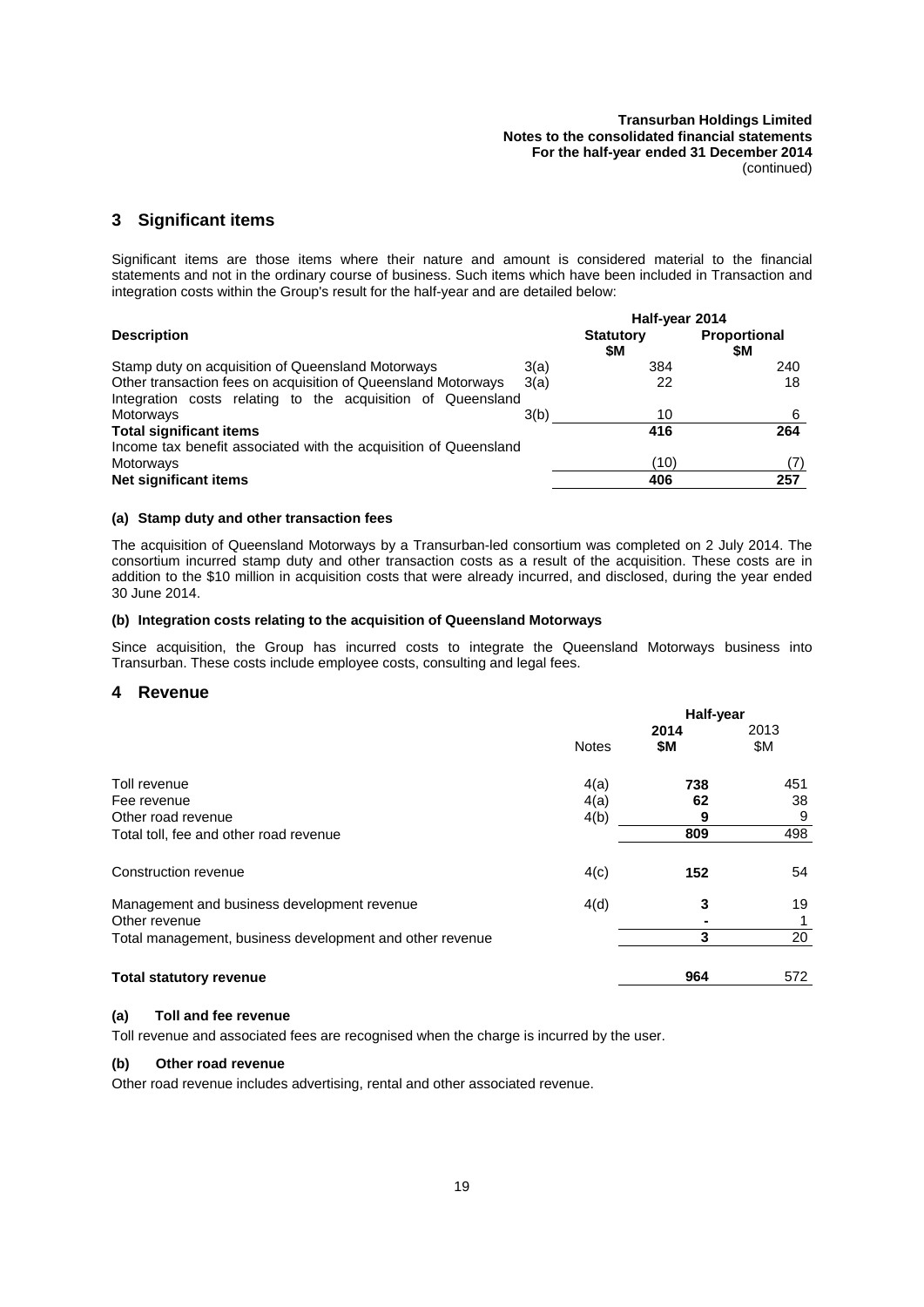## <span id="page-25-2"></span>**4 Revenue (continued)**

#### **(c) Construction revenue**

<span id="page-25-3"></span>Construction revenue is recognised during the construction phase of an intangible asset, and the development of assets for sale to third parties.

## **(d) Management and business development revenue**

<span id="page-25-0"></span>Management and business development revenue relates to the provision of management and development services to related and third parties.

## **5 Net finance costs**

|                                                 | Half-year |       |
|-------------------------------------------------|-----------|-------|
|                                                 | 2014      | 2013  |
|                                                 | \$M       | \$Μ   |
| <b>Finance income</b>                           |           |       |
| Interest income on held to maturity investments | 37        | 52    |
| Interest income on bank deposits                | 11        | 6     |
| <b>Total finance income</b>                     | 48        | 58    |
| <b>Finance costs</b>                            |           |       |
| Interest and finance charges paid/payable       | (320)     | (186) |
| Unwind of discount on liabilities               | (9)       | (1)   |
| Net foreign exchange losses                     | (8)       |       |
| <b>Total finance costs</b>                      | (337)     | (187) |
| <b>Net finance costs</b>                        | (289)     | (129) |

## <span id="page-25-1"></span>**6 Financial instruments**

The carrying value of financial assets and financial liabilities brought to account at balance sheet date approximates fair value.

#### **Fair value measurements**

The fair value of financial assets and financial liabilities must be estimated for recognition and measurement or for disclosure purposes.

AASB 7 *Financial Instruments Disclosure* requires disclosure of fair value measurements by level of the following fair value measurement hierarchy:

- (a) Level 1 quoted prices (unadjusted) in active markets for identical assets or liabilities;
- (b) Level 2 inputs other than quoted prices included within level 1 that are observable for the asset or liability, either directly (as prices) or indirectly (derived from prices); and
- (c) Level 3 inputs for the asset or liability that are not based on observable market data (unobservable inputs).

The following table presents the Group's assets and liabilities measured and recognised at fair value at 31 December 2014 and 30 June 2014: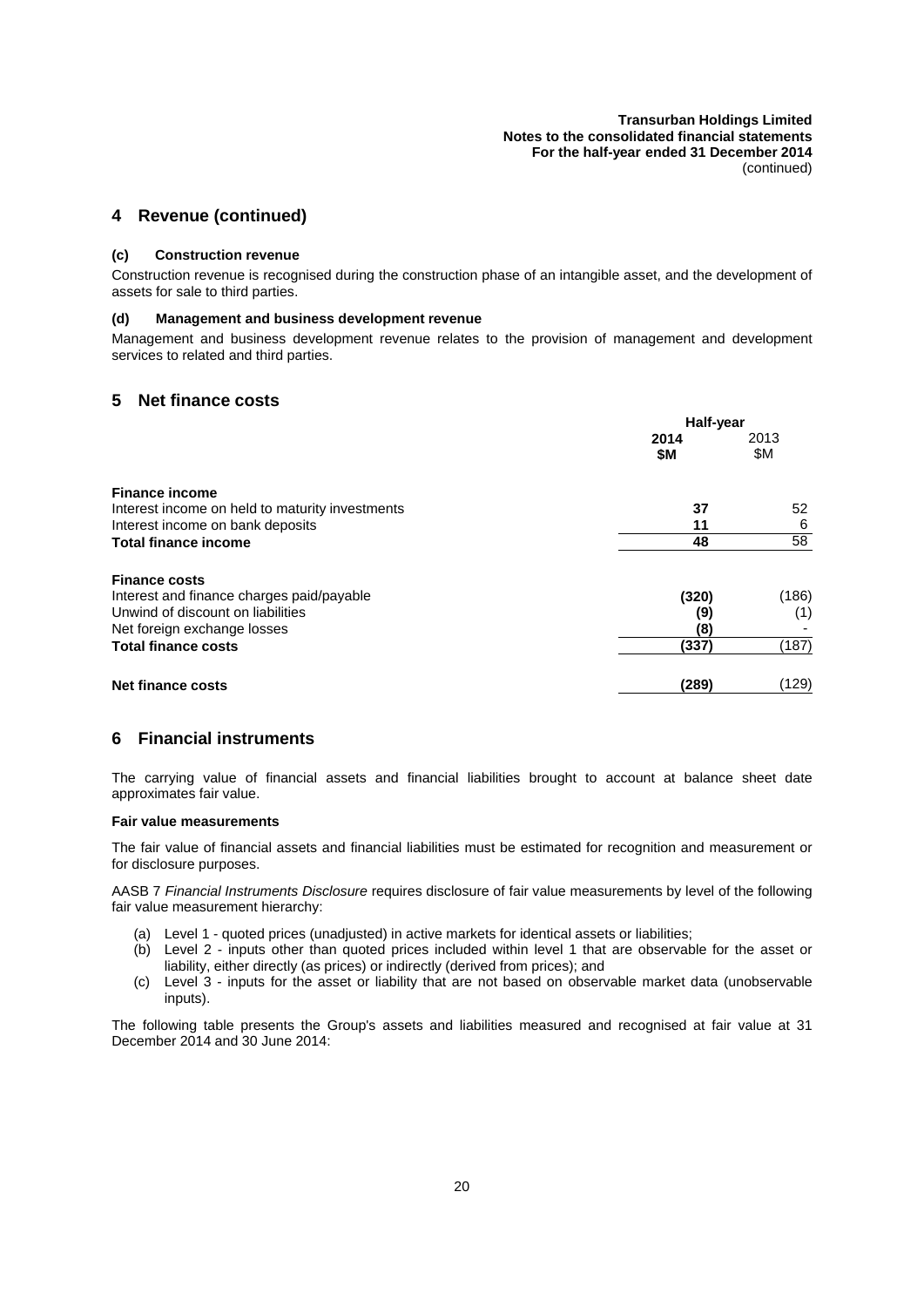## **6 Financial instruments (continued)**

**Fair value measurements (continued)**

| As at 31 December 2014       | Level 1<br>\$Μ | Level 2<br>\$М | Level 3<br>\$Μ | Total<br>\$М |
|------------------------------|----------------|----------------|----------------|--------------|
| <b>Assets</b>                |                |                |                |              |
| Derivatives used for hedging |                | 57             | ۰              | 57           |
| <b>Total assets</b>          |                | 57             | ۰              | 57           |
| <b>Liabilities</b>           |                |                |                |              |
| Derivatives used for hedging |                | 368            |                | 368          |
| <b>Total liabilities</b>     |                | 368            | $\blacksquare$ | 368          |
|                              | Level 1        | Level 2        | Level 3        | Total        |
| As at 30 June 2014           | \$Μ            | \$M            | \$Μ            | \$М          |
| <b>Assets</b>                |                |                |                |              |
| Derivatives used for hedging |                | 16             |                | 16           |
| <b>Total assets</b>          | ٠              | 16             |                | 16           |
| <b>Liabilities</b>           |                |                |                |              |
| Derivatives used for hedging |                | 433            |                | 433          |
| <b>Total liabilities</b>     |                | 433            |                | 433          |

The fair value of financial instruments that are not traded in an active market (for example, over-the-counter derivatives) is determined using valuation techniques. The Group uses a variety of methods and makes assumptions that are based on market conditions existing at the end of each reporting period. The fair value of both cross-currency interest rate swaps and interest rate swaps is calculated as the present value of the estimated future cash flows using a market interest rate for a similar instrument at the measurement date. The fair value of forward exchange contracts is determined using forward exchange market rates at the end of the reporting period. All these instruments are included in level 2.

Fair values reflect the credit risk of the instrument and include adjustments to take into account the credit risk of the Group entity and counterparty where appropriate.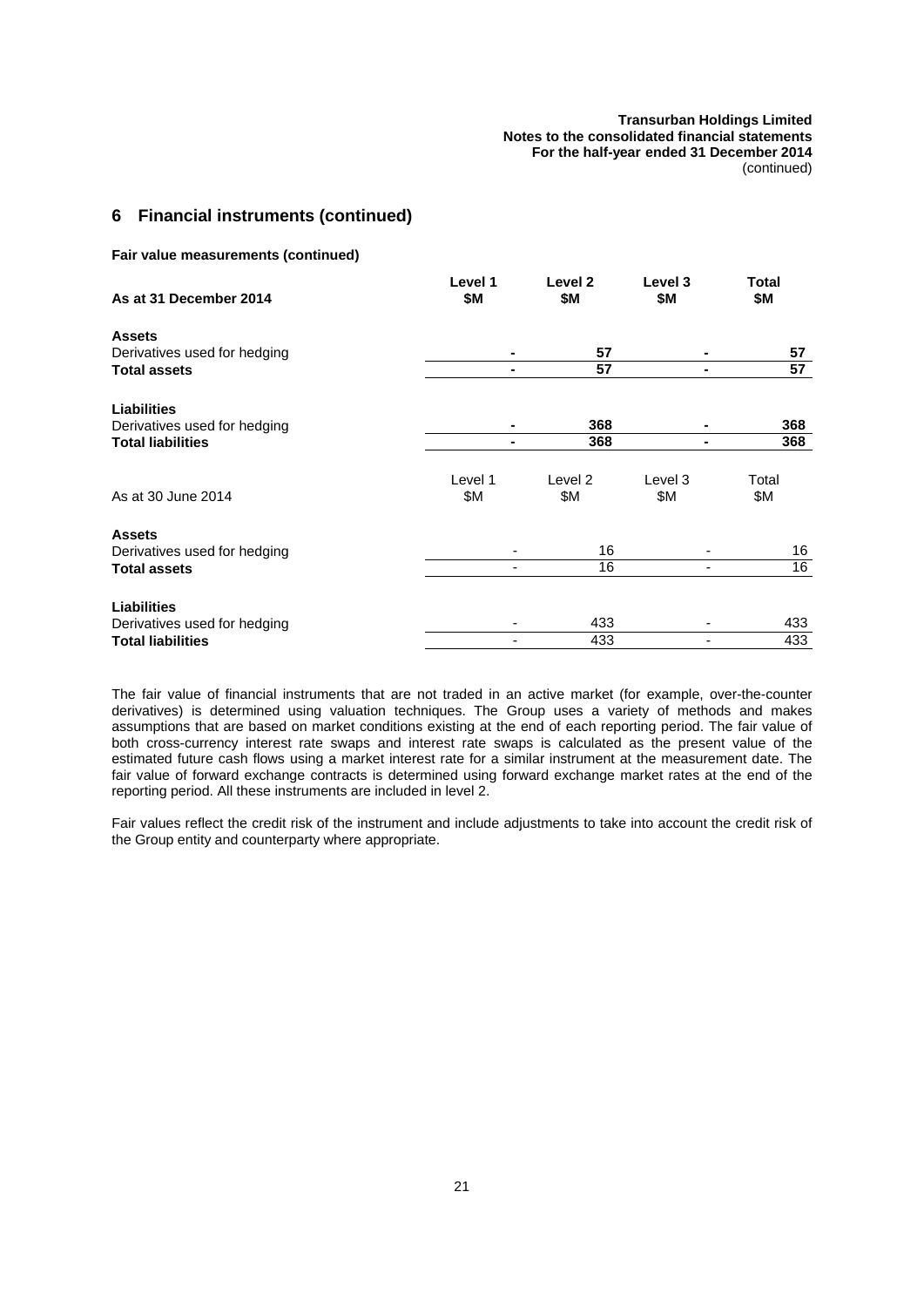## **7 Borrowings**

#### **(a) Queensland**

#### *Capital Markets Debt*

On 2 July 2014, \$2,500 million was drawn down from the \$2,900 million non-recourse debt facility for the acquisition of Queensland Motorways which was in place at 30 June 2014. The facility comprises:

- \$1,500 million of term debt with a maturity of 3 to 5 years;
- \$1,000 million in bridge financing with a maturity of 2 years;
- \$375 million in capital expenditure facility with a maturity of 3 years; and
- \$25 million in working capital facility with a maturity of 3 years.

The term debt facility of \$1,500 million is fully hedged at an all-in rate of 4.6 per cent, and the remaining facilities are unhedged and remain at floating rates.

Subsequent to 2 July 2014, \$49 million and \$16 million were drawn from the capital expenditure facility and working capital facility respectively to fund major maintenance activities and integration costs within Transurban Queensland.

In December 2014, \$450 million of the bridge financing facility was refinanced with the issuance of a \$250 million secured 7-year note with a fixed coupon rate of 4.75 per cent, and a \$200 million secured floating rate 10-year note fully hedged with an all-in rate of 5.3 per cent (after hedging).

#### *Shareholder Loan Notes*

On 2 July 2014 \$281 million in shareholder loan notes were issued to Transurban's consortium partners in the acquisition of Queensland Motorways. These shareholder loan notes have a fixed interest rate of 8.7 per cent and have a maturity period of 34.5 years.

#### **(b) Corporate**

#### *EMTN*

On 16 September 2014, Transurban under its Euro Medium Term Note Programme completed a EUR 600 million (approximately AUD 833 million equivalent) Eurobond issue of secured fixed rate 10-year notes at a coupon rate of 1.875 per cent. The proceeds were swapped into Australian Dollars at an all-in fixed rate of approximately 5.4 per cent, and were used to repay the \$351 million of corporate debt maturing in FY2015 and an additional \$160 million of corporate debt maturing in FY2017, with the balance used to repay drawn working capital facilities.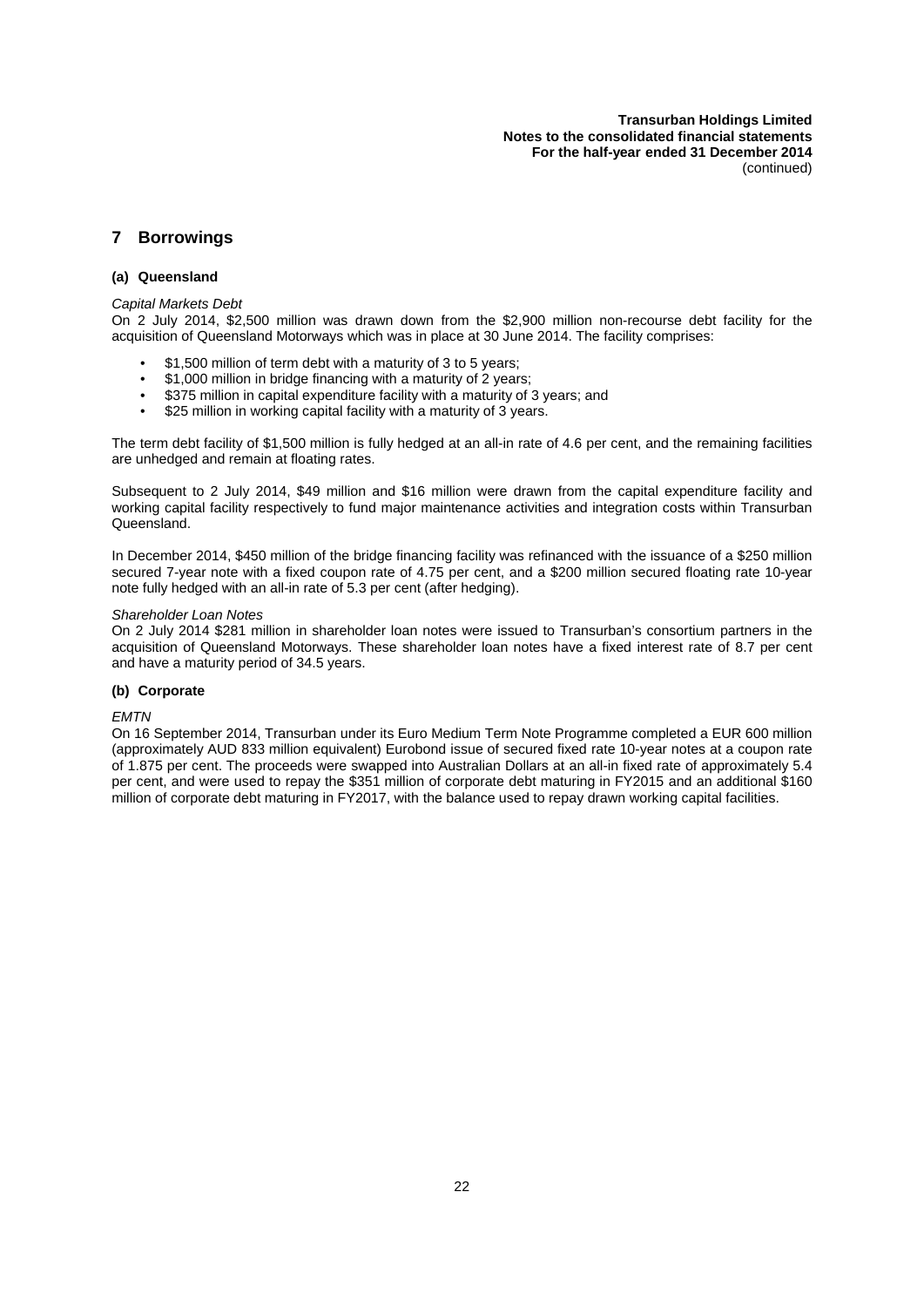## **8 Distributions**

|                                                                                                                                                                                                                        | Half-year   |             |
|------------------------------------------------------------------------------------------------------------------------------------------------------------------------------------------------------------------------|-------------|-------------|
|                                                                                                                                                                                                                        | 2014<br>\$M | 2013<br>\$Μ |
| <b>Distribution payable</b>                                                                                                                                                                                            |             |             |
| Interim distribution for the 2015 financial year payable and recognised as a<br>liability:<br>19.5 cents (2014: 17.0 cents) per fully paid Stapled Security payable<br>13 February 2015                                |             |             |
| Fully franked dividend based on tax paid at 30% - 3.5 cent (2014: 3.5 cents)<br>per fully paid Stapled Security<br>Unfranked distribution - 16.0 cents (2014: 13.5 cents) per fully paid Stapled                       | 67          | 52          |
| Security                                                                                                                                                                                                               | 305         | 201         |
|                                                                                                                                                                                                                        | 372         | 253         |
| Distributions paid during the half-year                                                                                                                                                                                |             |             |
| Final distribution for the 2014 financial year of 18.0 cents (2013: 15.5 cents) per<br>fully paid Stapled Security paid 14 August 2014<br>Fully franked final dividend based on tax paid at 30% - 1.0 cent (2013: 3.5) |             |             |
| cents) per fully paid Stapled Security<br>Unfranked final distribution - 14.5 cents (2013: 12.0 cents) per fully paid                                                                                                  | 19          | 52          |
| <b>Stapled Security</b><br>Fully franked (2013: nil) final distribution based on tax paid at 30% - 2.5 cents                                                                                                           | 275         | 178         |
| (2013: nil) per fully paid Stapled Security                                                                                                                                                                            | 47          |             |
|                                                                                                                                                                                                                        | 341         | 230         |

Distributions paid in cash or satisfied by the issue of Stapled Securities under the distribution reinvestment plan during the half-period ended 31 December 2014 and 2013

| Paid in cash                             | 269 | 205 |
|------------------------------------------|-----|-----|
| Satisfied by issue of Stapled Securities |     | 25  |
|                                          | 341 | 230 |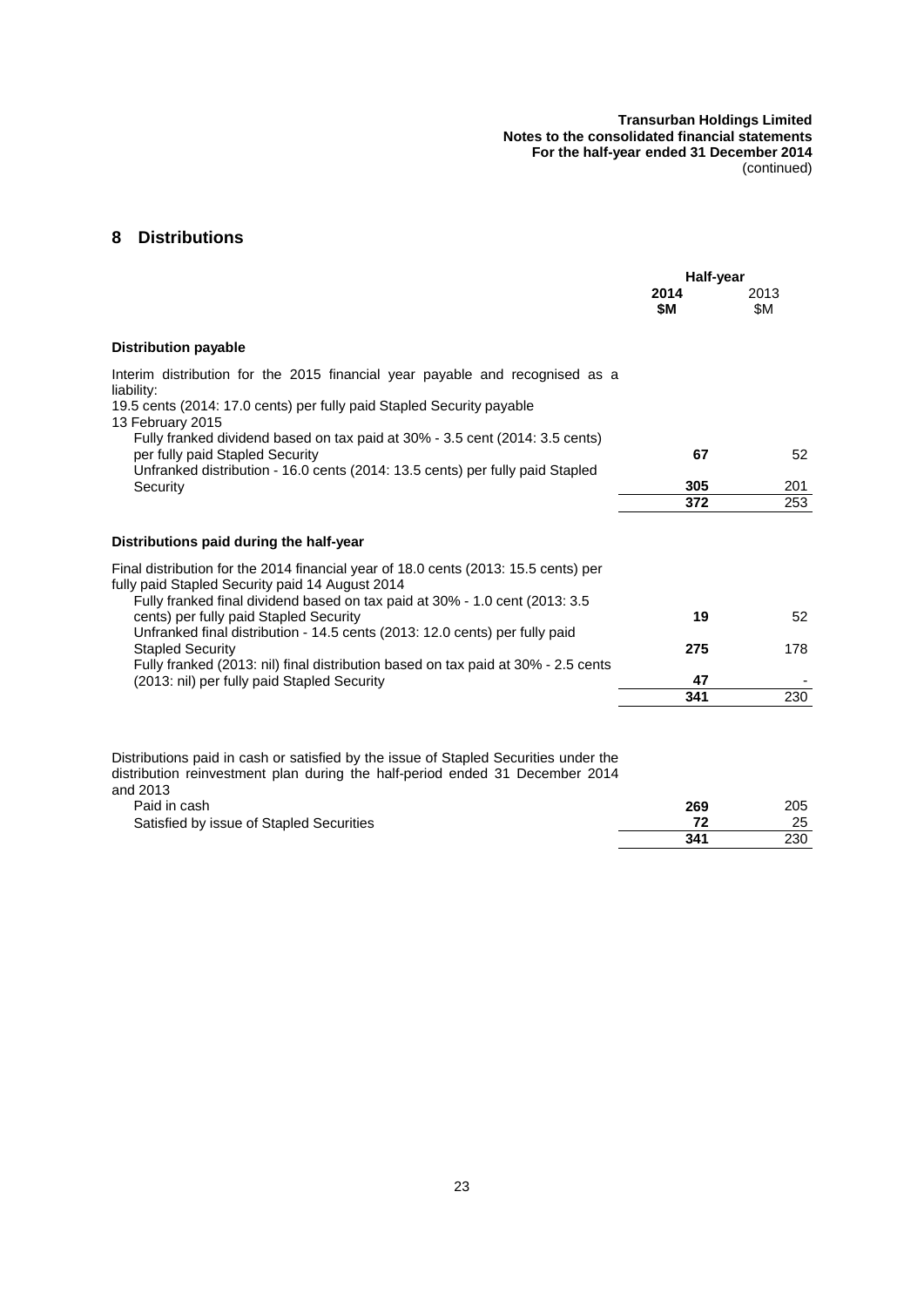## **8 Distributions (continued)**

#### **Distribution policy and free cash calculation**

The Group's distribution is determined taking into account the amount of free cash from operations. The Group calculates free cash as follows:

|                                                                                                                                          | Half-year   |                |
|------------------------------------------------------------------------------------------------------------------------------------------|-------------|----------------|
|                                                                                                                                          | 2014<br>\$M | 2013<br>\$Μ    |
| Cash flows from operating activities excluding transaction and integration cash<br>payments                                              | 379         | 227            |
| Less transaction and integration cash payments from non 100 per cent owned<br>entities                                                   | (406)       |                |
| Cash flows from operating activities                                                                                                     | (27)        | 227            |
| Add back cash payments for maintenance and intangibles<br>Add back transaction and integration cash payments from non 100 per cent       | 53          | $\overline{7}$ |
| owned entities                                                                                                                           | 406         |                |
| Less consolidated cash flows from non 100 per cent owned entities*                                                                       | (187)       | (42)           |
|                                                                                                                                          | 245         | 192            |
| Adjust: dividends and distributions received and maintenance expenditure                                                                 |             |                |
| M1 Eastern Distributor - distribution                                                                                                    | 14          | 13             |
| M5 Interlink - distribution and Term Loan Note interest                                                                                  | 27          | 28             |
| Transurban Queensland - distribution and Shareholder Loan Note interest                                                                  | 52          |                |
| M7 Term Loan Note interest                                                                                                               | 57          | 21             |
| Allowance for maintenance of capital expenditure for CityLink, Hills M2 and Lane<br>Cove Tunnel, Cross City Tunnel and e-Tag expenditure | (17)        | (14)           |
| Free cash                                                                                                                                | 378         | 240            |
|                                                                                                                                          |             |                |
| Weighted average securities on issue (millions) ** - 31 December                                                                         | 1,906       | 1,486          |
| Free cash per security (cents) - weighted average securities                                                                             | 19.8        | 16.2           |

*\* Consolidated cash flows from non 100 per cent owned entities*

Consolidated cash flows from non 100 per cent owned entities includes Eastern Distributor, Transurban Queensland, DRIVe and 495 Express Lanes. In the prior corresponding period this included Eastern Distributor only.

*\*\* Weighted average securities on issue*

In calculating the weighted average securities on issue, securities issued on or before 31 December have been given 100 per cent weighting for the full financial year, based on their eligibility for the first half distribution.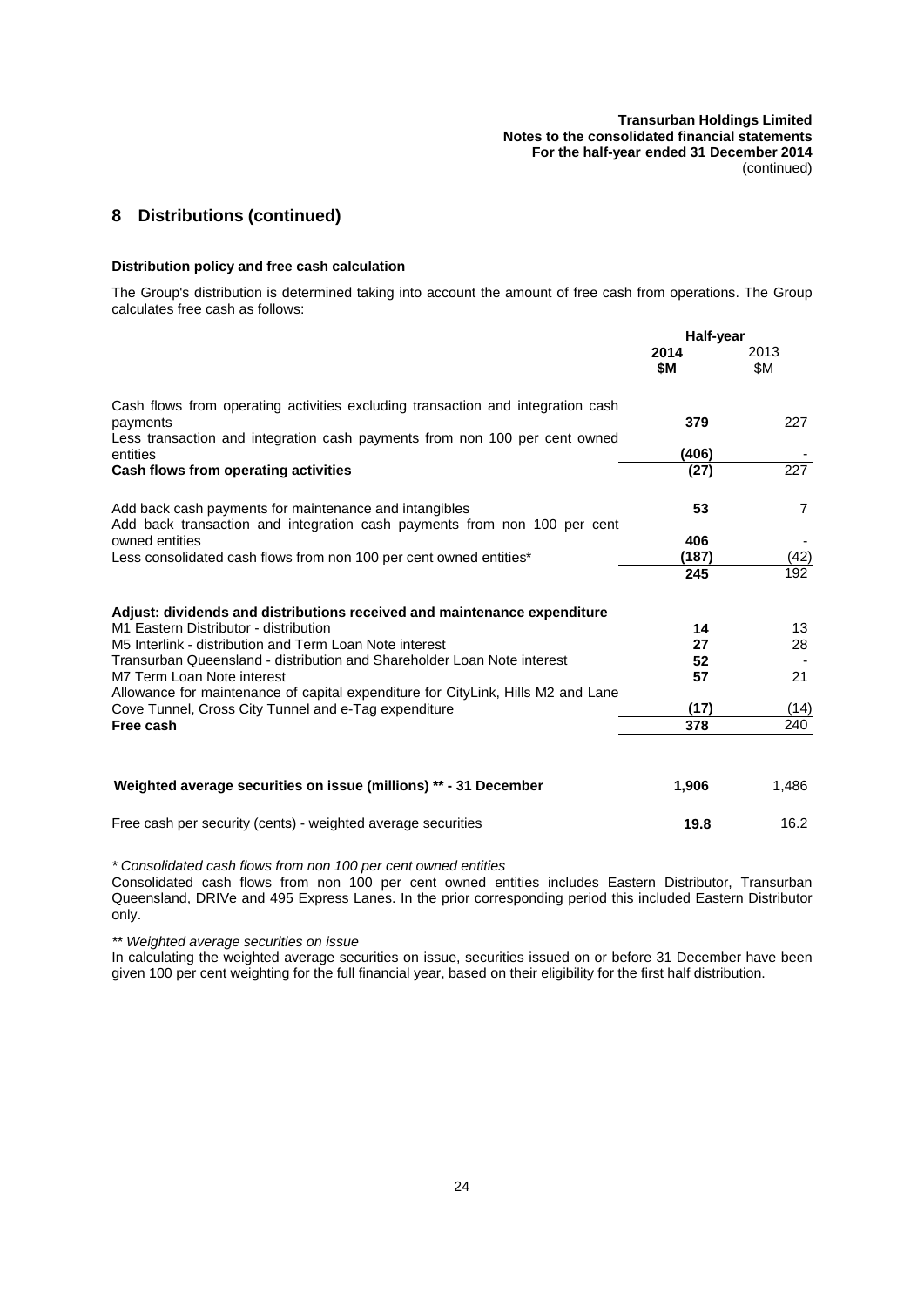## **9 Equity securities issued**

|                                                     | Half-year                            |                               | Half-year   |             |
|-----------------------------------------------------|--------------------------------------|-------------------------------|-------------|-------------|
|                                                     | 2014<br><b>Stapled</b><br>securities | 2013<br>Stapled<br>securities | 2014<br>\$M | 2013<br>\$Μ |
| Issues of stapled securities during the half-period |                                      |                               |             |             |
| Distribution reinvestment plan issues               | 9,388,554                            | 3,691,841                     | 15          | 9           |
| 2010 Performance Award Plan                         |                                      | 513.272                       |             |             |
| 2011 Performance Award Plan                         | 187,274                              |                               | (2)         |             |
| Deferred STI share issue                            | 430,981                              | 213,717                       |             |             |
|                                                     | 10,006,809                           | 4,418,830                     | 14          | 10          |

The movements above relate to the equity movements in Transurban Holdings Limited as the parent entity of the consolidated Group and do not include the equity movements attributable to Transurban Holding Trust and Transurban International Limited.

## **10 Earnings per stapled security**

## **Basic earnings per security**

|                                                                                  | Half-year    |       |
|----------------------------------------------------------------------------------|--------------|-------|
|                                                                                  | 2014         | 2013  |
|                                                                                  | <b>Cents</b> | Cents |
| Earnings per security attributable to the ordinary equity holders of the stapled |              |       |
| group                                                                            | (9.7)        | 5.5   |
|                                                                                  | (9.7)        | 5.5   |
| <b>Diluted earnings per security</b>                                             |              |       |
|                                                                                  | Half-year    |       |
|                                                                                  | 2014         | 2013  |
|                                                                                  | <b>Cents</b> | Cents |
| Earnings per security attributable to the ordinary equity holders of the stapled |              |       |
| group                                                                            | (9.7)        | 5.5   |
|                                                                                  | (9.7)        | 5.5   |
|                                                                                  |              |       |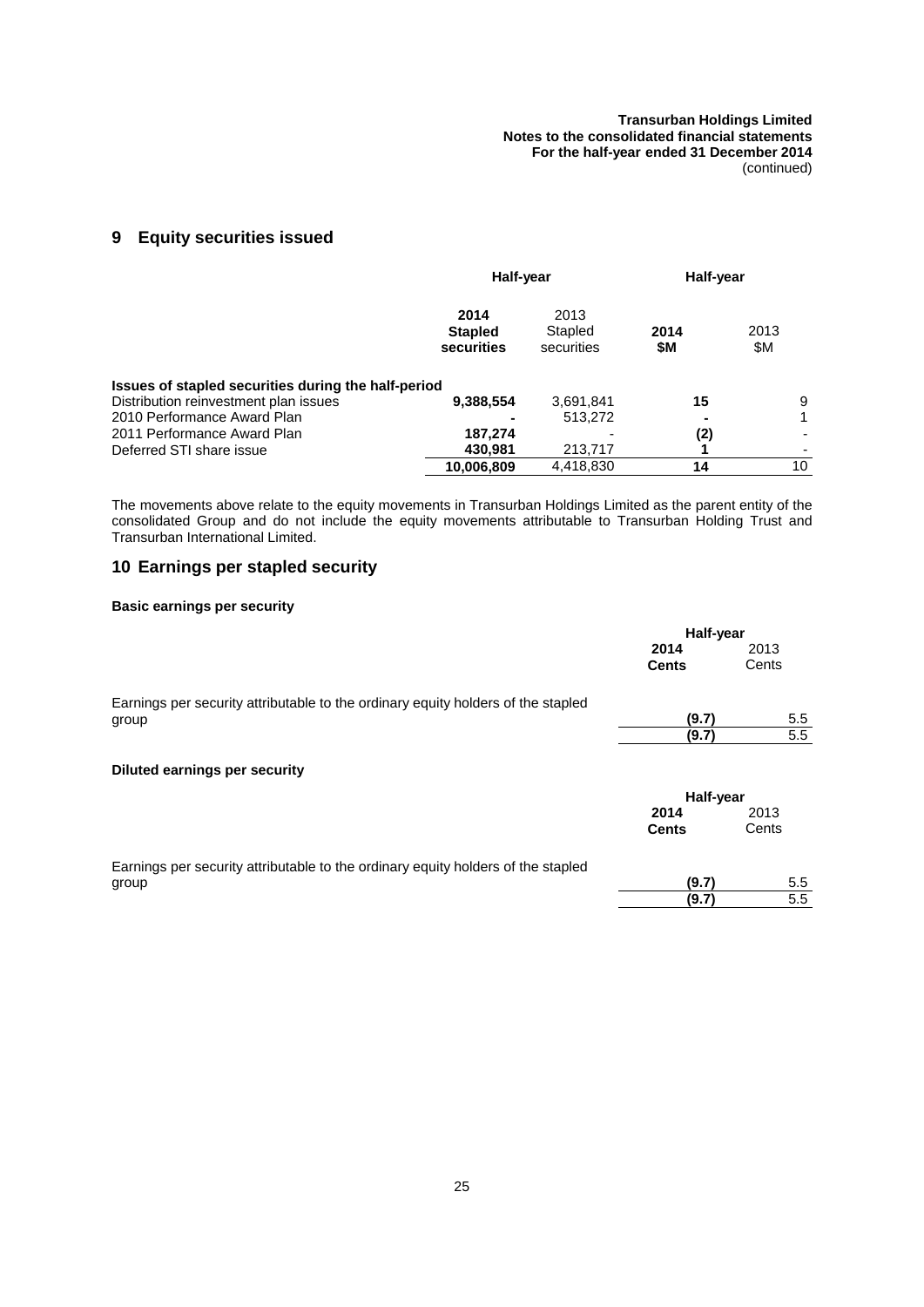## **10 Earnings per stapled security (continued)**

#### **Reconciliation of earnings used in calculating earnings per security**

|                                                                                                                                                       | Half-year             |                |
|-------------------------------------------------------------------------------------------------------------------------------------------------------|-----------------------|----------------|
|                                                                                                                                                       | 2014<br>\$M           | 2013<br>\$Μ    |
| Basic and diluted earnings per security<br>Profit / (loss) for the half-year<br>(Profit) / loss attributable to non-controlling interests             | (354)<br>169          | 81             |
| Profit / (loss) attributable to ordinary equity holders of the stapled group used in<br>calculating earnings per security                             | (185)                 | 81             |
| Weighted average number of securities used as the denominator                                                                                         |                       |                |
|                                                                                                                                                       | Half-year             |                |
|                                                                                                                                                       | 2014<br><b>Number</b> | 2013<br>Number |
| Weighted average number of ordinary securities and potential ordinary<br>securities used as the denominator in calculating basic and diluted earnings |                       |                |
| per security                                                                                                                                          | 1,903,702,700         | 1,484,647,501  |
| Net tangible asset backing<br>11                                                                                                                      |                       |                |
|                                                                                                                                                       |                       |                |

|                                                  | 31 December<br>2014 | 30 June<br>2014<br>\$. |
|--------------------------------------------------|---------------------|------------------------|
| Net tangible asset backing per stapled security* | 3.23                | 3.00                   |

(\*) - Net tangible assets used as the basis for this calculation include the concessions and permits relating to the operational assets of the Group. Assets of this type are characterised as intangibles under Australian Accounting Standards.

## **12 Contingencies**

There have been no material changes in contingent liabilities or contingent assets since 30 June 2014.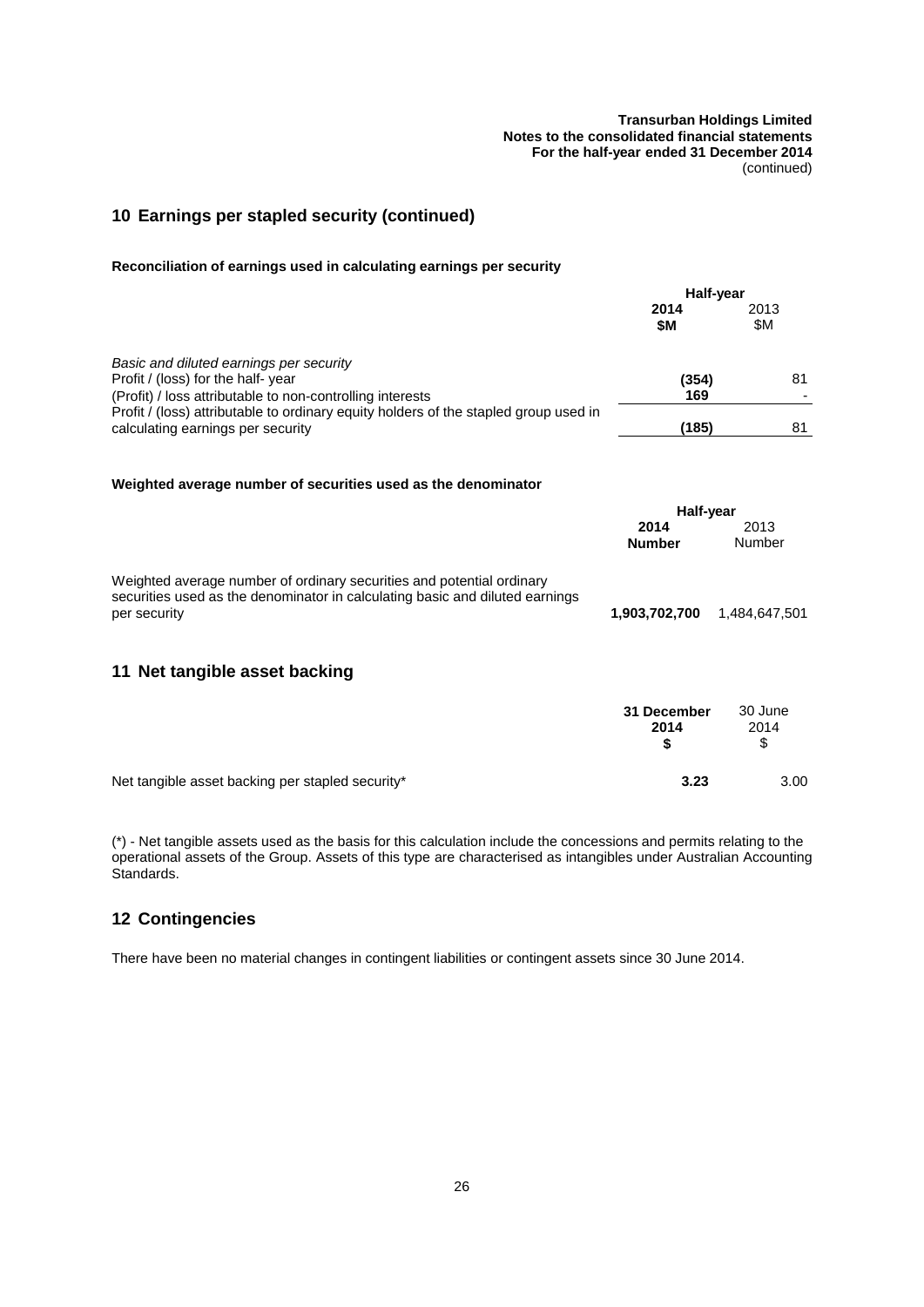## **13 Business combination**

## **Business combinations completed during the half-year ended 31 December 2014:**

## **Queensland Motorways**

On 24 April 2014 the Group announced that a consortium (in which the Group holds a 62.5 per cent equity interest) had reached agreement to acquire Queensland Motorways through an all cash offer to the existing shareholder. The acquisition was completed on 2 July 2014.

The Queensland Motorways portfolio is a motorway network in Brisbane comprising four concessions covering (i) the Logan and Gateway motorways, (ii) Clem7, (iii) Go Between Bridge and (iv) Legacy Way, which is expected to begin operating during 2015. This urban motorway network is complementary to the Group's existing networks in Sydney and Melbourne, and contributes additional scale, long dated concessions, investment potential and strategic value to the Group's current portfolio.

*(i) Purchase consideration*

|                                                          | \$Μ        |
|----------------------------------------------------------|------------|
| Cash paid                                                | 6.419      |
| Contingent consideration<br>Total purchase consideration | -<br>6,419 |

*(ii) Purchase consideration - cash flow*

The consideration of \$6,403 million was paid on 2 July 2014 with an additional \$16 million payment made in September 2014 as a working capital adjustment. This has been reflected in the Group's current year financial statements.

|                                                           | \$M   |
|-----------------------------------------------------------|-------|
| Reconciliation of purchase consideration to cash acquired |       |
| Cash paid                                                 | 6.419 |
| Less: cash acquired                                       | (22)  |
| Payment for business combination, net of cash             | 6.397 |

*(iii) Acquisition-related costs*

Total acquisition costs incurred to date are \$416 million (excluding integration costs), inclusive of \$384 million of stamp duty. Of these acquisition costs, \$406 million have been incurred in the current financial year. These acquisition costs are not included in the purchase consideration disclosed above.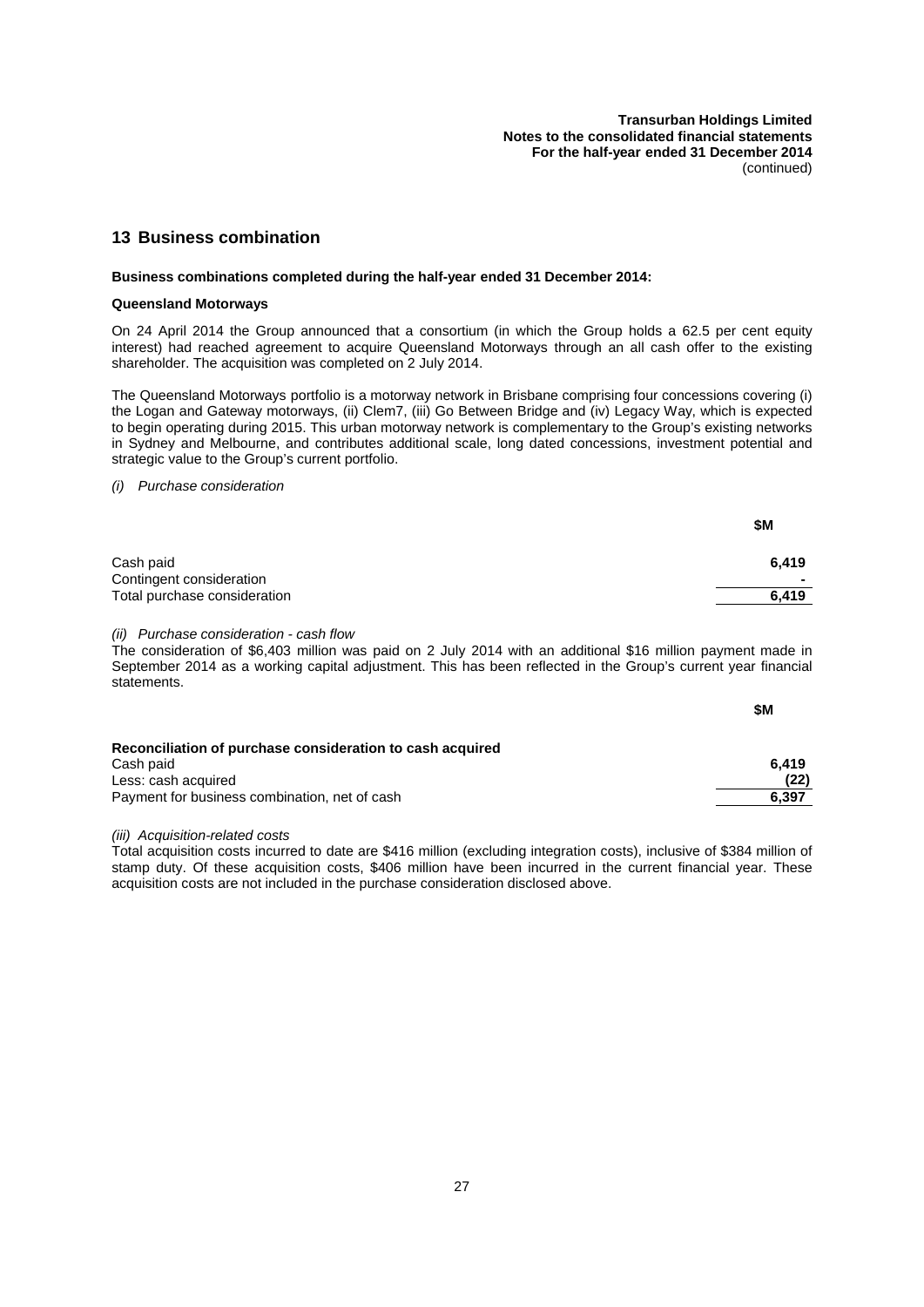## **13 Business combination (continued)**

#### **Business combinations completed during the half-year ended 31 December 2014: (continued)**

*(iv) Identifiable assets acquired and liabilities assumed*

The provisionally determined fair values of the assets and liabilities of Queensland Motorways as at acquisition date are as follows:

|                                         | <b>Fair Value</b> |
|-----------------------------------------|-------------------|
|                                         | \$M               |
| Cash and cash equivalents               | 22                |
| Trade and other receivables             | 14                |
| Other assets                            | 5                 |
| Property, plant and equipment           | 16                |
| Deferred tax assets                     | 665               |
| Intangible assets                       | 6,641             |
| Trade and other payables                | (52)              |
| Provisions                              | (764)             |
| Interest bearing liabilities            | (270)             |
| <b>Other liabilities</b>                | (6)               |
| <b>Total identified assets acquired</b> | 6,271             |
| Goodwill                                | 148               |
| Total                                   | 6,419             |

## *(v) Fair values measured on a provisional basis*

The initial accounting for the acquisition of Queensland Motorways has been provisionally determined at 31 December 2014. At the date of finalisation of the half-year financial statements the fair value assessments of all acquired assets and liabilities has not been completed and therefore the fair value of the assets and liabilities noted above have been provisionally determined based on the directors' best estimate of the likely fair value of the assets and liabilities. The Group has until 2 July 2015 to finalise the estimates.

If new information is obtained within one year of the acquisition date about facts and circumstances that existed at the acquisition date that require adjustments to the above amounts, or any additional provisions to be recognised, then the accounting for the acquisition will be revised.

#### *(vi) Goodwill*

The goodwill of \$148 million is attributable to the expected synergies to be realised through managing the portfolio of both the acquired assets and the Group's existing assets, and to the measurement of deferred income taxes based on nominal amounts rather than fair value. None of the goodwill recognised is expected to be deductible for tax purposes.

#### *(vii) Revenue and profit contribution*

From the date of acquisition to 31 December 2014, revenue of \$214 million and a statutory loss after taxation of \$446 million was included in the Consolidated Income Statement with regard to Queensland Motorways. Excluding significant items related to the acquisition of Queensland Motorways (refer Note 3), Queensland Motorways contributed a net loss after taxation of \$40 million.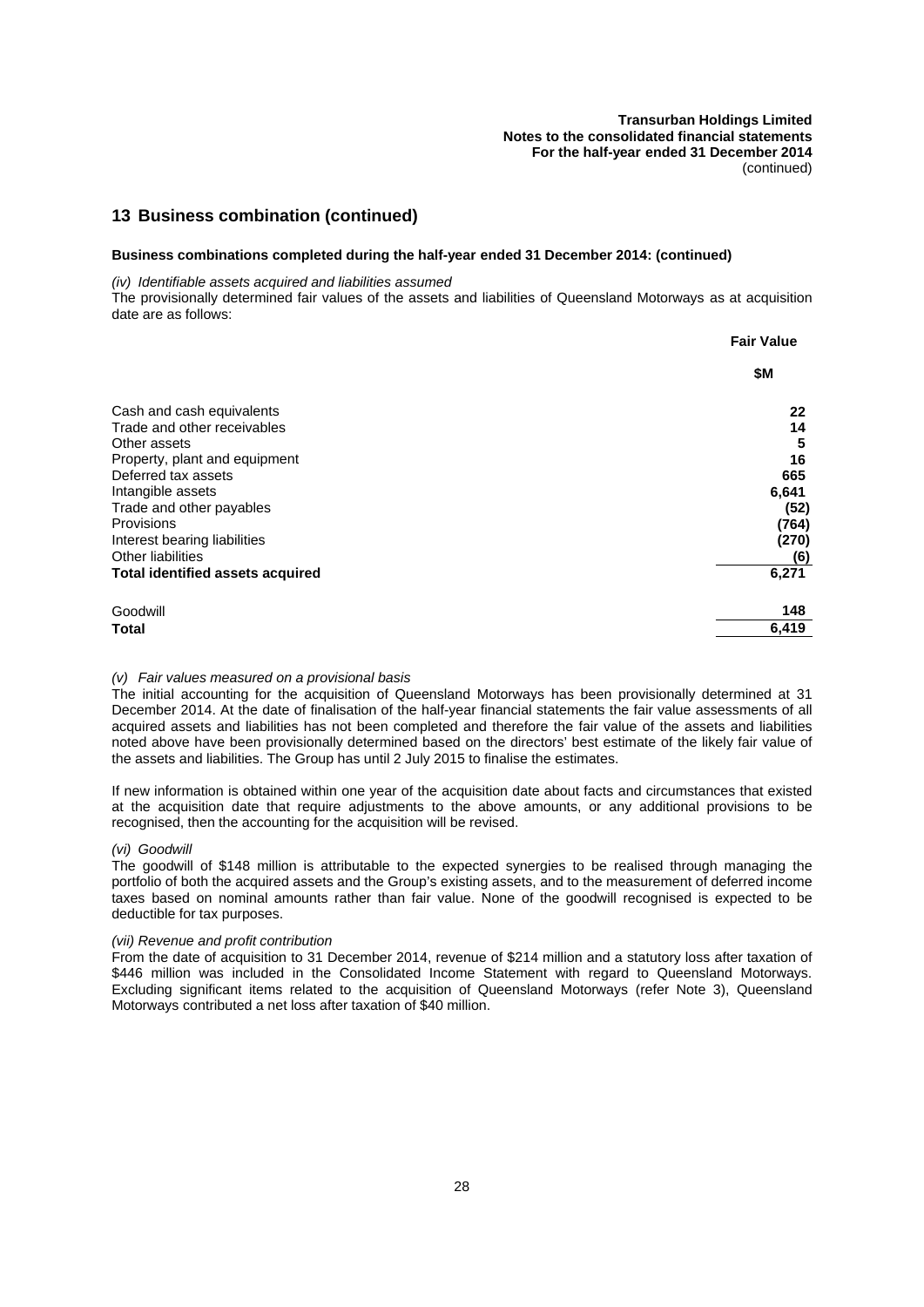## **13 Business combination (continued)**

#### **Business combinations completed during the year ended 30 June 2014:**

#### **DRIVe, 495 Express Lanes and 95 Express Lanes**

On 4 June 2014 it was determined that the Group had gained control of Transurban DRIVe, 495 Express Lanes and 95 Express Lanes due to the additional equity interest in 495 Express Lanes acquired by the Group on 11 April 2014 and 4 June 2014 as well as the additional equity in 95 Express Lanes acquired by the Group on 11 April 2014. Therefore the Group accounted for the acquisition of DRIVe, 95 Express Lanes and 495 Express Lanes, as a business combination on 4 June 2014.

There have not been any adjustments to the fair value of the assets and liabilities acquired as presented at 30 June 2014. If new information is obtained within one year of the acquisition date about facts and circumstances that existed at the acquisition date that require adjustments to the above amounts, or any additional provisions to be recognised, then the accounting for the acquisition will be revised.

## **14 Events occurring after the balance sheet date**

The NorthConnex project reached financial close on 31 January 2015. Construction will commence in early calendar year 2015 and is expected to be completed by the end of calendar year 2019.

There are no other unusual matters or circumstances that have arisen since the end of the half-year that have significantly affected or may significantly affect the operations of the Group, the results of those operations or the state of affairs of the Group in subsequent financial years.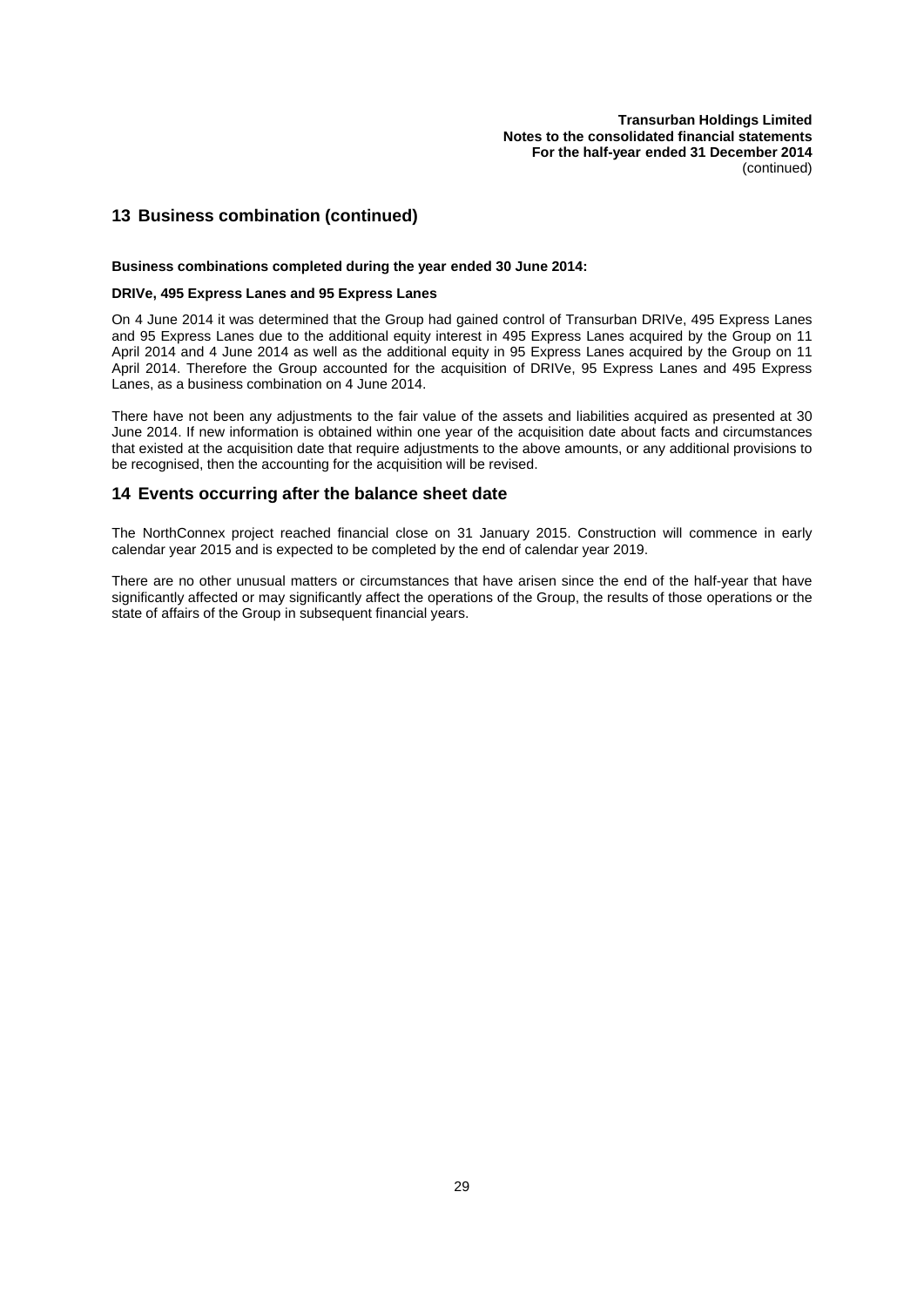<span id="page-35-0"></span>In the Directors' opinion:

- (a) the financial statements and notes set out on pages [8](#page-13-0) to [29](#page-19-0) are in accordance with the *Corporations Act 2001*, including:
	- (i) complying with Accounting Standards, the *Corporations Regulations 2001* and other mandatory professional reporting requirements, and
	- (ii) giving a true and fair view of the Group's financial position as at 31 December 2014 and of its performance for the half-year ended on that date, and
- (b) there are reasonable grounds to believe that Transurban Holdings Limited will be able to pay its debts as and when they become due and payable.

The Directors have been given the declarations by the Chief Executive Officer and Chief Financial Officer required by section 295A of the Corporations Act 2001.

This declaration is made in accordance with separate resolutions of the Directors of Transurban Holdings Limited, Transurban Infrastructure Management Limited and Transurban International Limited.

 $\gamma$ mm

Lindsay Maxsted **Director** 

familien de la Company de la Company de la Company de la Company de la Company de la Company de la Company de<br>La Company de la Company de la Company de la Company de la Company de la Company de la Company de la Company d

Scott Charlton Director

Melbourne 12 February 2015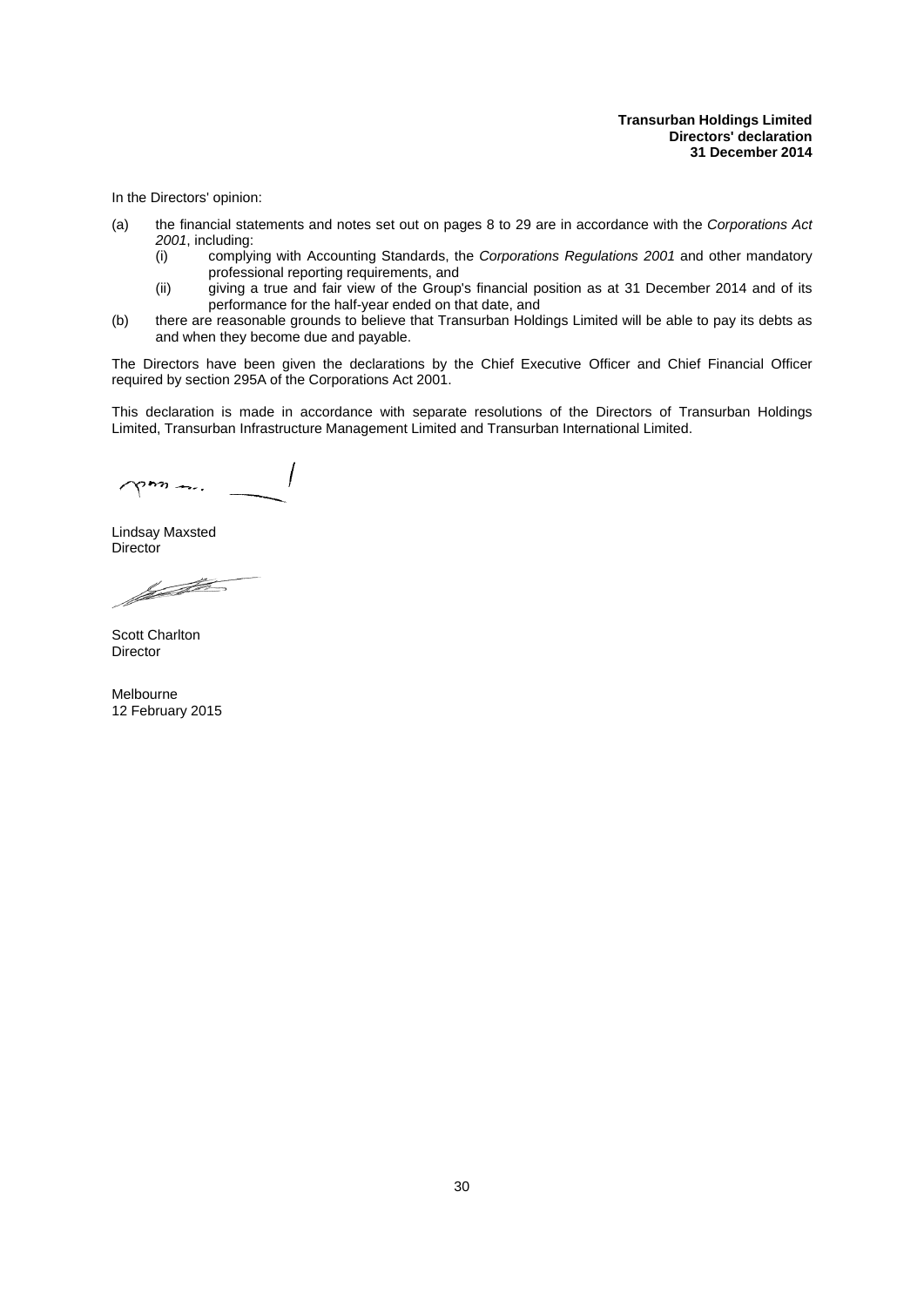

## Independent auditor's review report to the members of **Transurban Holdings Limited**

## **Report on the Half-Year Financial Report**

We have reviewed the accompanying half-year financial report of Transurban Holdings Limited (the Company), which comprises the consolidated balance sheet as at 31 December 2014, the consolidated income statement and consolidated statement of comprehensive income, consolidated statement of changes in equity and consolidated statement of cash flows for the half-year ended on that date, selected explanatory notes and the directors' declaration for the Transurban Holdings Group (the Group). The Group, as described in Note 1 to the financial report, comprises Transurban Holdings Limited, Transurban Holdings Trust, Transurban International Limited and the entities controlled during the half-year.

## Directors' responsibility for the half-year financial report

The directors of the company are responsible for the preparation of the half-year financial report that gives a true and fair view in accordance with Australian Accounting Standards (including the Australian Accounting Interpretations) and the Corporations Act 2001 and for such internal control as the directors determine is necessary to enable the preparation of the half-year financial report that is free from material misstatement whether due to fraud or error.

## Auditor's responsibility

Our responsibility is to express a conclusion on the half-year financial report based on our review. We conducted our review in accordance with Australian Auditing Standard on Review Engagements ASRE 2410 Review of a Financial Report Performed by the Independent Auditor of the Entity, in order to state whether, on the basis of the procedures described, we have become aware of any matter that makes us believe that the financial report is not in accordance with the Corporations Act 2001 including; giving a true and fair view of the consolidated entity's financial position as at 31 December 2014 and its performance for the half-year ended on that date; and complying with Accounting Standard AASB 134 Interim Financial Reporting and the Corporations Regulations 2001. As the auditor of Transurban Holdings Limited, ASRE 2410 requires that we comply with the ethical requirements relevant to the audit of the annual financial report.

A review of a half-year financial report consists of making enquiries, primarily of persons responsible for financial and accounting matters, and applying analytical and other review procedures. A review is substantially less in scope than an audit conducted in accordance with Australian Auditing Standards and consequently does not enable us to obtain assurance that we would become aware of all significant matters that might be identified in an audit. Accordingly, we do not express an audit opinion.

## Independence

In conducting our review, we have complied with the independence requirements of the Corporations Act 2001.

PricewaterhouseCoopers, ABN 52 780 433 757 Freshwater Place, 2 Southbank Boulevard, SOUTHBANK VIC 3006, GPO Box 1331, MELBOURNE VIC 3001 Т: 61 3 8603 1000, F: 61 3 8603 1999, www.pwc.com.au

Liability limited by a scheme approved under Professional Standards Legislation.